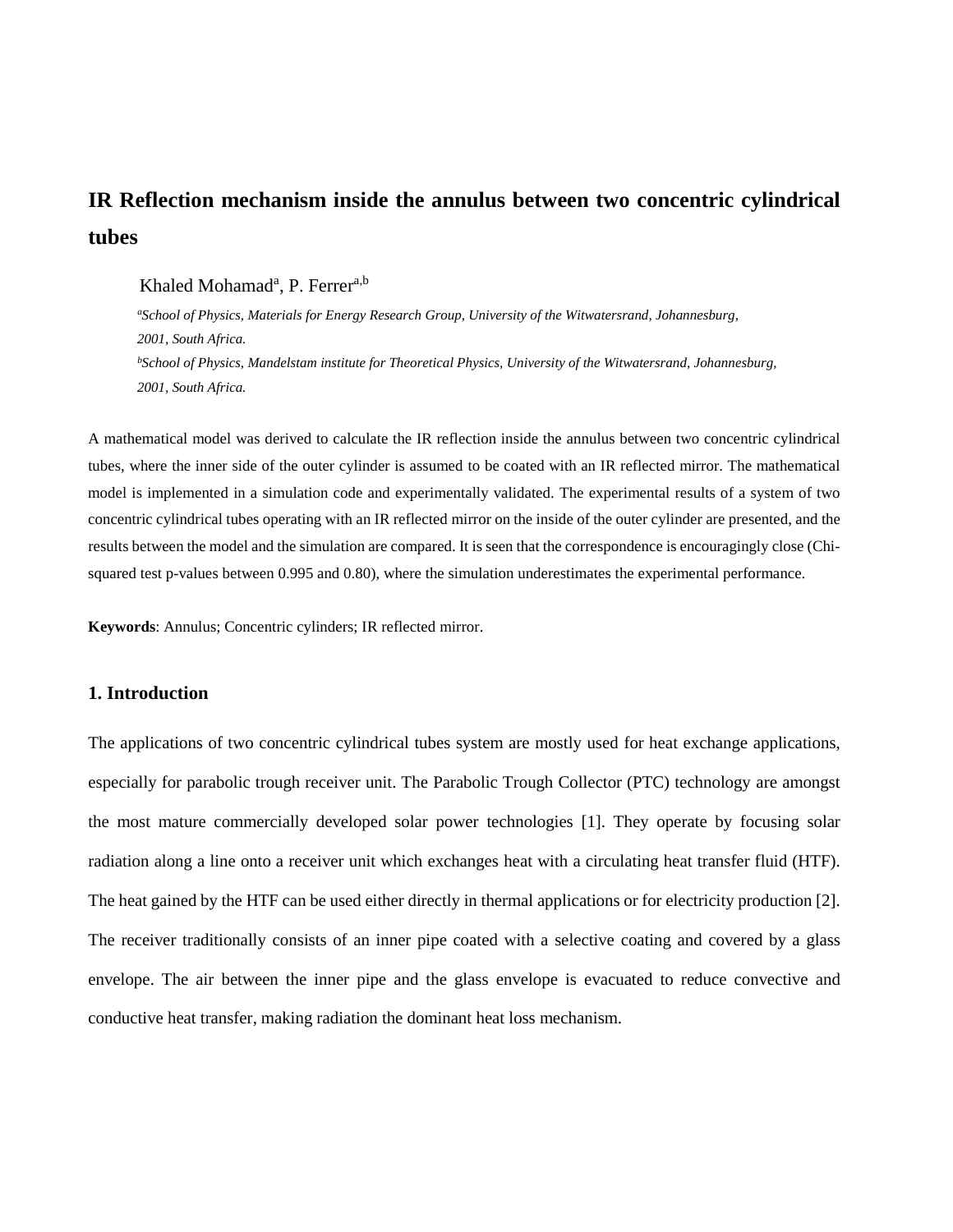Numerous works have investigated the thermal properties and heat retention of the receiver unit from various perspectives. Some concentrate on improving the uniformity of the thermal distribution of the metal inner pipe to reduce thermal stress and deformation [3][4].

The IR reflection mechanism inside the annulus of the PTC receiver unit is investigated by coating the inside glass cover around the inner pipe with a dielectric material that is transparent to the visible region of the solar spectrum and reflects well in the IR region. A coating of this type is referred to as a "hot mirror", and was first implemented for energy-efficient windows in automobiles and buildings [5] and for applications related to concentrating photovoltaics and thermophotovoltaics [6][7]. There are two general types of hot mirror films: a semiconducting oxide with a high doping level and a very thin metal film sandwiched between two dielectric layers (see [8][9][5] for more details). The thin metal film coating shows some unavoidable losses. Besides, the highly doped semiconducting oxide shows more advantages, i.e., Indium-Tin-Oxide (ITO). The hot mirror coating for a solar collector must meet some performance specifications. It needs to be highly transparent in the visible region and have high reflectivity in the IR region of the solar spectrum. Granqvist et al. [5] and Lampert et al. [8] focused on improving the transparency in the visible region and the reflectivity in the IR [8]. The advantage of applying a hot mirror coating to the glass cover as opposed to a selective coating onto the inner pipe lies in the fact that the glass cover is typically hundreds of degrees cooler than the inner pipe.

The effects of the hot mirror film have been modeled and studied previously. Grena [9] simulated the system including heat reflection using hot mirror films with simplifying assumptions, and his results showed an increase in overall efficiency over a year by 4%. Other efforts of this type used a three-dimension model to take into account the radiation exchange by different segmented surfaces inside the receiver along the pipe's length. This study showed that the hot mirror receiver effectively reduced the IR losses at higher temperatures, reduced the thermal stress on the glass cover and is suggested to be used in a hybrid system [11]. Another system that utilize the IR reflection mechanism inside the annulus of a two concentric cylindrical tubes is the blackbody cavity object. The blackbody is an ideal object, absorbs all incident radiation, regardless of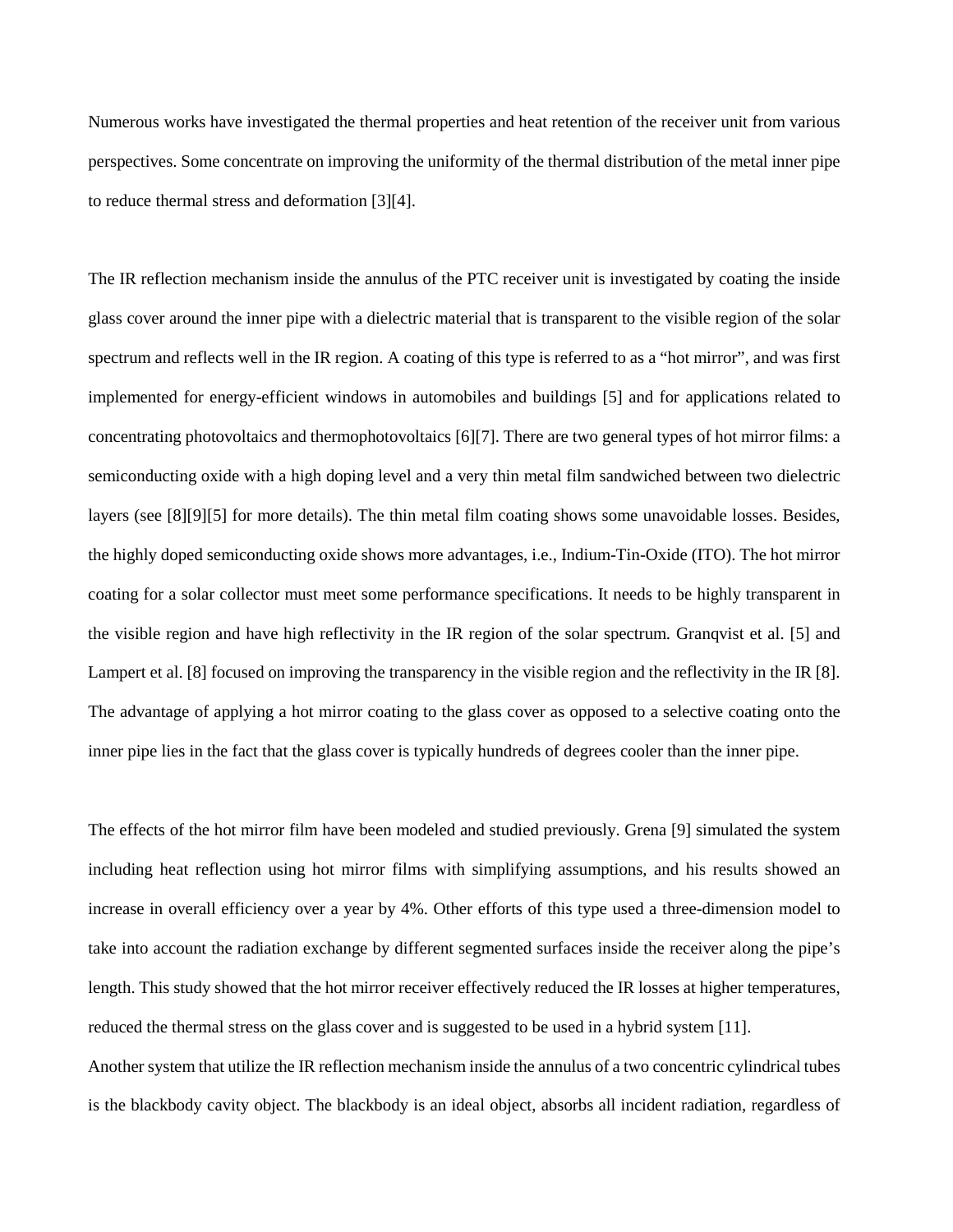direction and wavelength [12]. The object that most closely resembles a blackbody is a large cavity with a small opening. The radiation that is incident through the opening has very little chance to escape, it is either absorbed or undergoes multiple reflections before being absorbed [12]. Different types of IR reflected coatings in the inner side of the outer cylinder were studied in a cavity design in [13][14][15], where the cavity design was a mirrored cavity receiver with a hot mirror application on the aperture. It showed that the effect of the multiple thermal reflection is able to achieve the highest thermal and optical efficiencies. A good comprehensive review on the topic of the cavity systems is provided by [16].

In this paper, the mathematical model of the IR reflection inside an annulus between two concentric cylindrical tubes for maximum heat retention is discussed in section two. The reflections happened due to the existence of an IR reflected mirror coating in the inside of the outer cylinder. In the third and fourth sections, the numerical model and the simulation implementation of the heat exchange of the system are examined.

In the fifth section, the description of the **e**xperiment is presented. Last section is the results of the simulation based on the model that is used to compare experimental results with theoretical expectations. The experimental data is close to theoretical expectations, with results diverging from the simulation by at most 6% at around 700 K, and Chi-squared test p-values around 0.99, with the worst at 0.80. The simulations underestimate the performance, indicating that better performance was measured experimentally.

## **2. Mathematical model**

#### **2.1. Discretization of the two concentric cylinders**

The system of two concentric cylinders is discretized into finite control volumes (CV) to be able to evaluate their thermal interactions. The circumference of the outer cylinder with IR mirror (IRM) and the inner pipe are segmented into *N<sub>l</sub>* CVs along the circumference (azimuthal direction), with *l* given by  $\frac{-(N_l-1)}{2} < l < \frac{(N_l-1)}{2}$  and  $N_m$  segments along its axis (axial direction), where  $m$  is  $\frac{-(N_m-1)}{2} < m < \frac{(N_m-1)}{2}$ , see [Figure 1.](#page-3-0)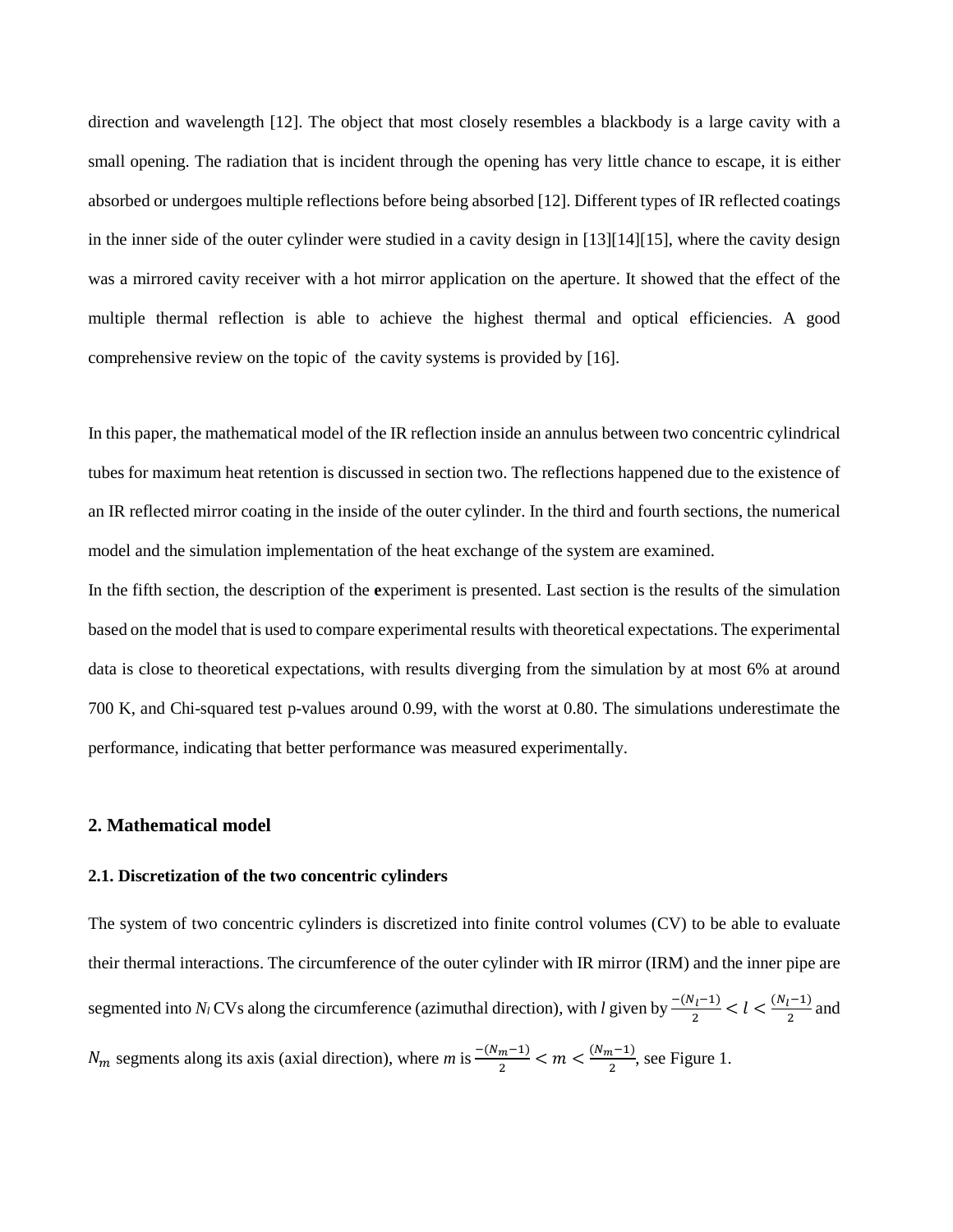

Figure 1: Discretization of the inner pipe (IP) and the outer pipe (IRM) into control volumes.

#### <span id="page-3-0"></span>**2.2. IR Reflection model**

#### **2.2.1. The reflected radiation term**

An essential aspect of this work is to account for reflected radiation. The reflected radiation is essential when the radiation is reflected onto the Inner Pipe (IP) from the outer pipe that is coated with IR Mirror (IRM) for partial reabsorption. The reflections that we consider are: the first reflection, which is denoted by  $\left(\dot{\bm{Q}}_{IR,1\;refl}\right)_{ml}$ (represents the reflection from IP to IRM to IP), secondary reflection, which is denoted by  $(\dot{Q}_{IR,2\,refl})_{ml}$  (IP) to IRM to IP to IRM to IP), and the secondary reflection on the inner cavity surface, which is denoted by  $(\dot{Q}_{IR,2\,refl,HM})_{lm}$  (IP to IRM to IP to IRM). The effect of the secondary reflection on IP and IRM depends on the reflection coefficients of both the outer pipe ( $\rho_{IRM,IR}$ ), and the IP ( $\rho_{IP,IR}$ ). We assumed that the optical properties of IRM are approximately constant within the temperature range of interest, and their average values are used. If more detailed results for different temperatures are needed, the parameters can be changed or made temperature dependent on the simulation. We further assumed that the radiation is emitted from the center of the surface of each control volume (IP and IRM). Furthermore, the IP control volumes are diffuse and gray,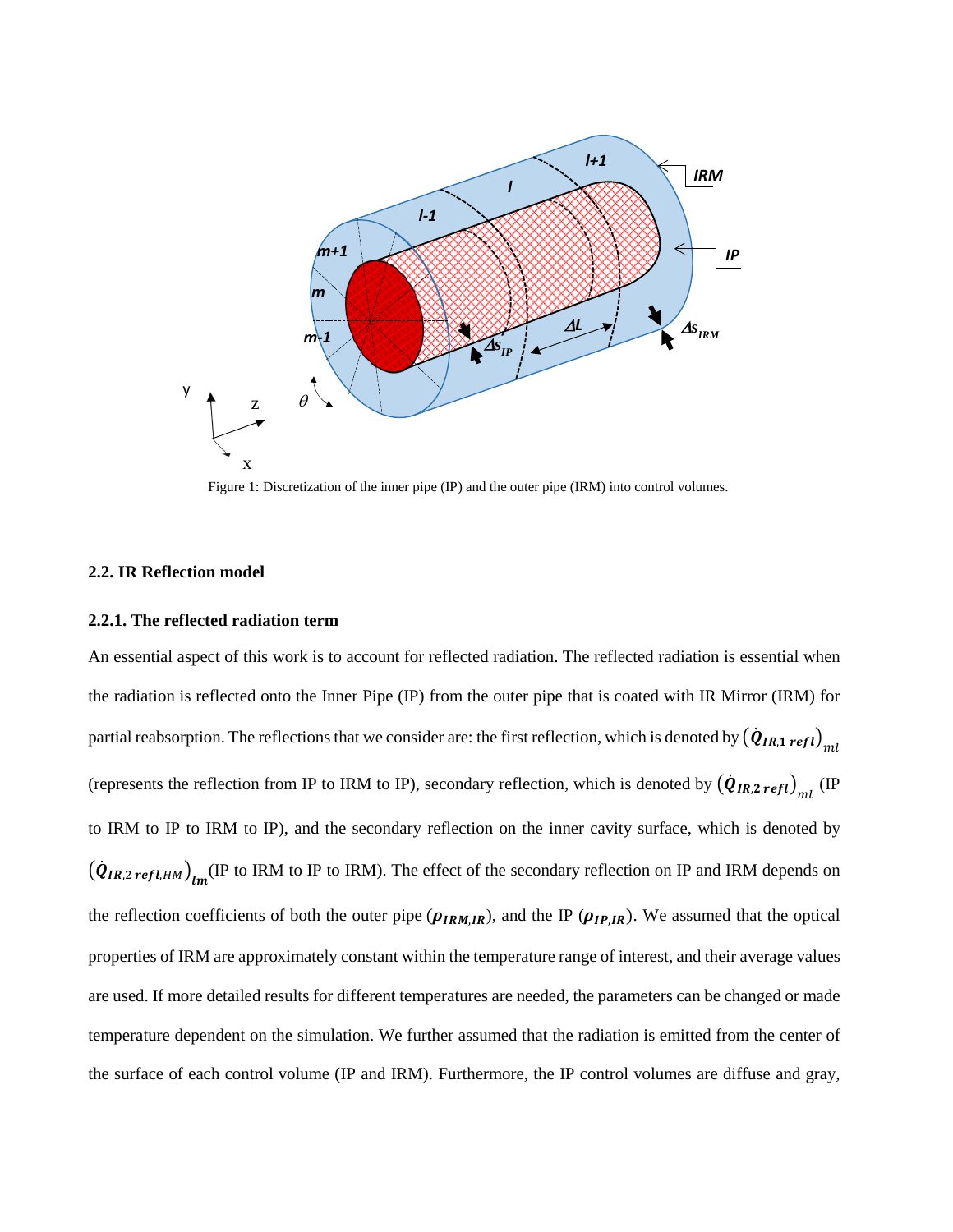and the IRM is a specular reflector inside the receiver and opaque from the outside. The IP and IRM optical properties are characterized in terms of visible and IR radiations of the electromagnetic spectrum.

## **2.2.2.** The first reflected radiation term  $\dot{Q}_{IR,1 \text{ ref}}$

The first reflection occurs on the IRM, which is a specularly reflected surface. In [Figure 2,](#page-4-0)  $A_{kl}$  control volume on the inner pipe emits IR radiation that is received by another control volume  $A_{il}$  on the inner pipe via reflection on the  $IRM<sub>ml</sub>$  control volume. The amount of radiation received by  $A<sub>il</sub>$  control volume depends on the view factor towards the  $IRM<sub>ml</sub>$  control volume. It requires the magnitude of the emitted radiation by  $A<sub>kl</sub>$ , reflected radiation by  $IRM_{ml}$  and the absorbed radiation by  $A_{il}$ . Determining the amount of radiation received by  $A_{il}$  on the inner pipe from  $A_{kl}$ , as shown in [Figure 2,](#page-4-0) helps to sum the IR contributions from all the inner pipe control volumes that are in radiative contact with  $A_{il}$  via the first reflection. The first reflection can be determined by the help of the simplified scheme in [Figure 2.](#page-4-0)  $A_{kl}$  emits radiation diffusely towards the IRM control volumes, a fraction of this radiation strikes  $IRM<sub>ml</sub>$  control volume with an amount of radiation equal  $\dot{Q}_{IR,A_{kl}}F_{A_{kl},IRM_{ml}}$ , where  $\dot{Q}_{IR,A_{kl}}$  is the emitted radiation from  $A_{kl}$  and  $F_{A_{kl},IRM_{ml}}$  is the view factor from  $A_{kl}$  to IRM<sub>ml</sub>. This radiation is going to be received by  $A_{il}$  via specular reflection taking place by IRM<sub>ml</sub> with an amount of radiation equal  $\rho_{IRM} Q_{IR,A_{kl}} F_{A_{kl}IRM_{ml}}$ , where  $\rho_{IRM}$  is the reflection coefficient of the IRM.



<span id="page-4-0"></span>Figure 2: Simple schematic representation to show the mechanism of the first reflection between the inner pipe (IP) and outer pipe (IRM).

As discussed in section 2.1, the system of two concentric cylinders is discretized into control volumes, as shown in [Figure 1.](#page-3-0) The arc length of the inner pipe and IRM control volume have the same central angle " $\theta$ ". In previous discretization, the control volume "ab" and "cd" were used [\(Figure 3\)](#page-5-0). Radiation emitted from the center of inner pipe control volume "cd" in a cone is shown in [Figure 3.](#page-5-0) We redefine the outer cover (IRM) control volume such that it lies between normal 1 and normal 2 in order for all radiation from cd to be reflected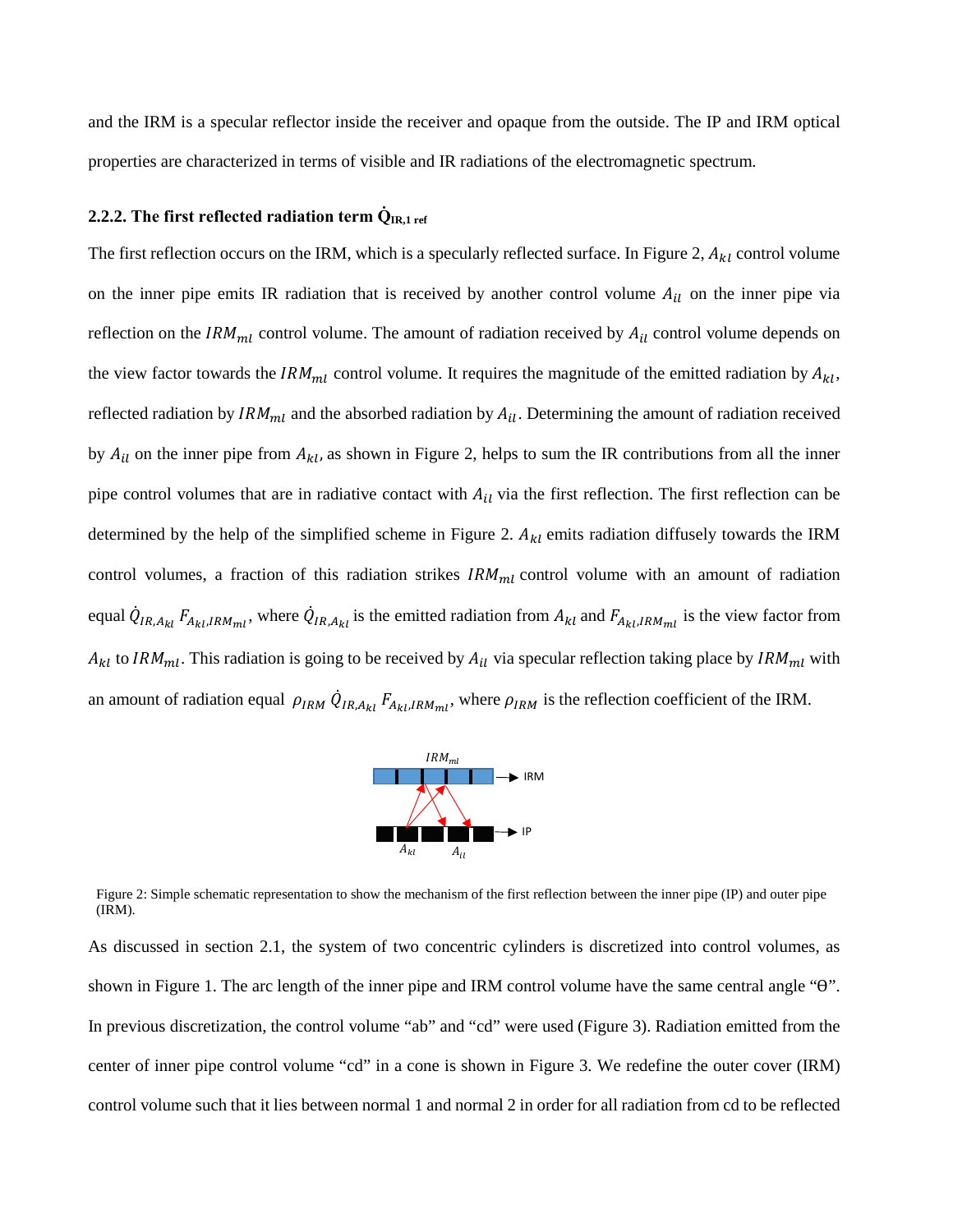back onto itself. Geometric optics shows that the arc length between "a" and normal 2 (as well as normal 1 and "b") is exactly half the arc length between normal 1 and normal 2. Therefore, we must increase the number of IRM control volumes to be twice that of the inner pipe control volumes in order to capture all the reflected radiation.



<span id="page-5-0"></span>Figure 3: Discretize the IRMM into normal CVs (the index in the axial direction is "l", see [Figure 1\)](#page-3-0).

## **2.2.3. Summation of all first reflection contributions to** *Ail*

The contributions from all inner pipe control volumes that are in radiative contact with  $A_{il}$  via reflection will contribute towards the total received IR radiation by  $A_{il}$ . These contributions were summed. Along the circumference, the farthest IRM control volume that can be viewed by  $A_{il}$  constitutes the extreme reflection from the farthest inner pipe control volume which is depicted and calculated in Appendix I.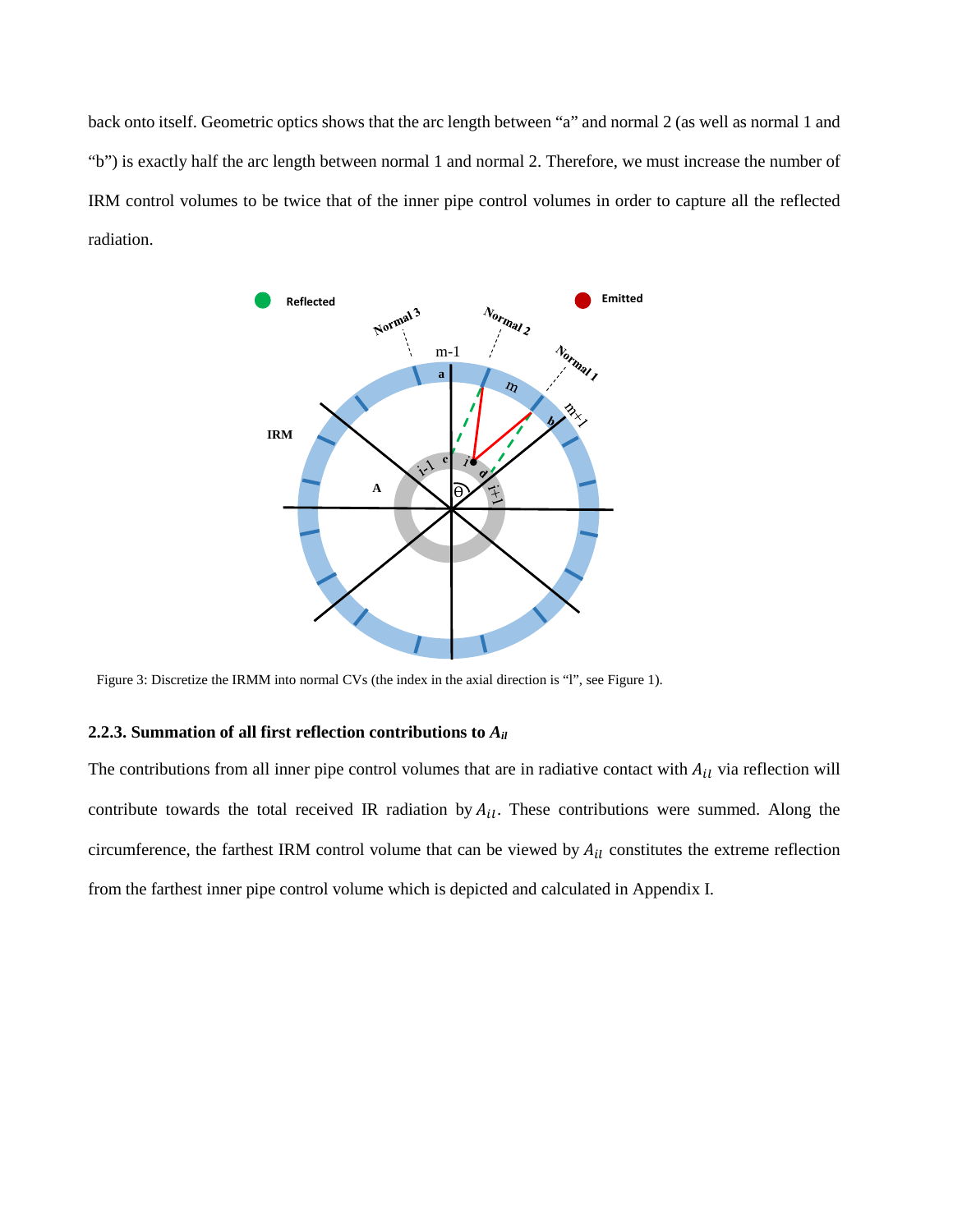

<span id="page-6-0"></span>Figure 4: Inner pipe control volume with index *i* receives reflected radiation from  $A_i$ ,  $A_{i+1}$  and  $A_{i-1}$ via reflection over  $IRM_m$ ,  $IRM_{m+1}$ , and  $IRM_{m-1}$ , respectively.

In [Figure 4,](#page-6-0) the red solid and dash colors represent the emitted radiation from  $A_{i,l}$  towards  $IRM_{m,l}$  and the reflected radiations from  $IRM_{m,l}$  to  $A_{i,l}$ , respectively. The green solid and dash colors represent the emitted radiation from  $A_{i+1,l}$  towards  $IRM_{m+1,l}$  and the reflected radiations from  $IRM_{m+1,l}$  to  $A_{i,l}$ , respectively. The black solid and dash colors represent the emitted radiation from  $A_{i-1,l}$  towards  $IRM_{m-1,l}$  and the reflected radiations from  $IRM_{m-1,l}$  to  $A_{i,l}$ , respectively. The subscripts *i* and *m* stand for the index number in the azimuthal direction and *l* stands for the index in the longitudinal direction. By extending the situation of the first reflection of an emitted radiation via one IRM CV and received by  $A_{il}$  (previously mentioned, see Figure [2\)](#page-4-0) to the neighboring elements, see [Figure 4,](#page-6-0) the sum of all contributions on  $A_{il}$  by first reflection can be expressed as

<span id="page-6-1"></span>
$$
\left(\dot{Q}_{IR,1ref}\right)_{ml} = \sum_{\substack{k=i+H,\\m=2i+H,\\H=0}}^{H=N_R} \rho_{IRM_{ml}} \dot{Q}_{IR,A_{kl}} F_{A_{k,l}IRM_{m,l}} + \sum_{\substack{k=i-H,\\m=2i-H,\\H=1}}^{H=N_L} \rho_{IRM_{ml}} \dot{Q}_{IR,A_{kl}} F_{A_{k,l}IRM_{m,l}},
$$
\n(1)

Eq. [\(1\)](#page-6-1) are the sum of the reflection contributions originating from the right and the left of  $A_{il}$ , where  $N_R$  and  $N_L$  are the maximum numbers of inner pipe control volumes that are in radiative contact with  $A_{il}$  on their respective sides.  $N_R$  and  $N_L$  are calculated and discussed in Appendix I.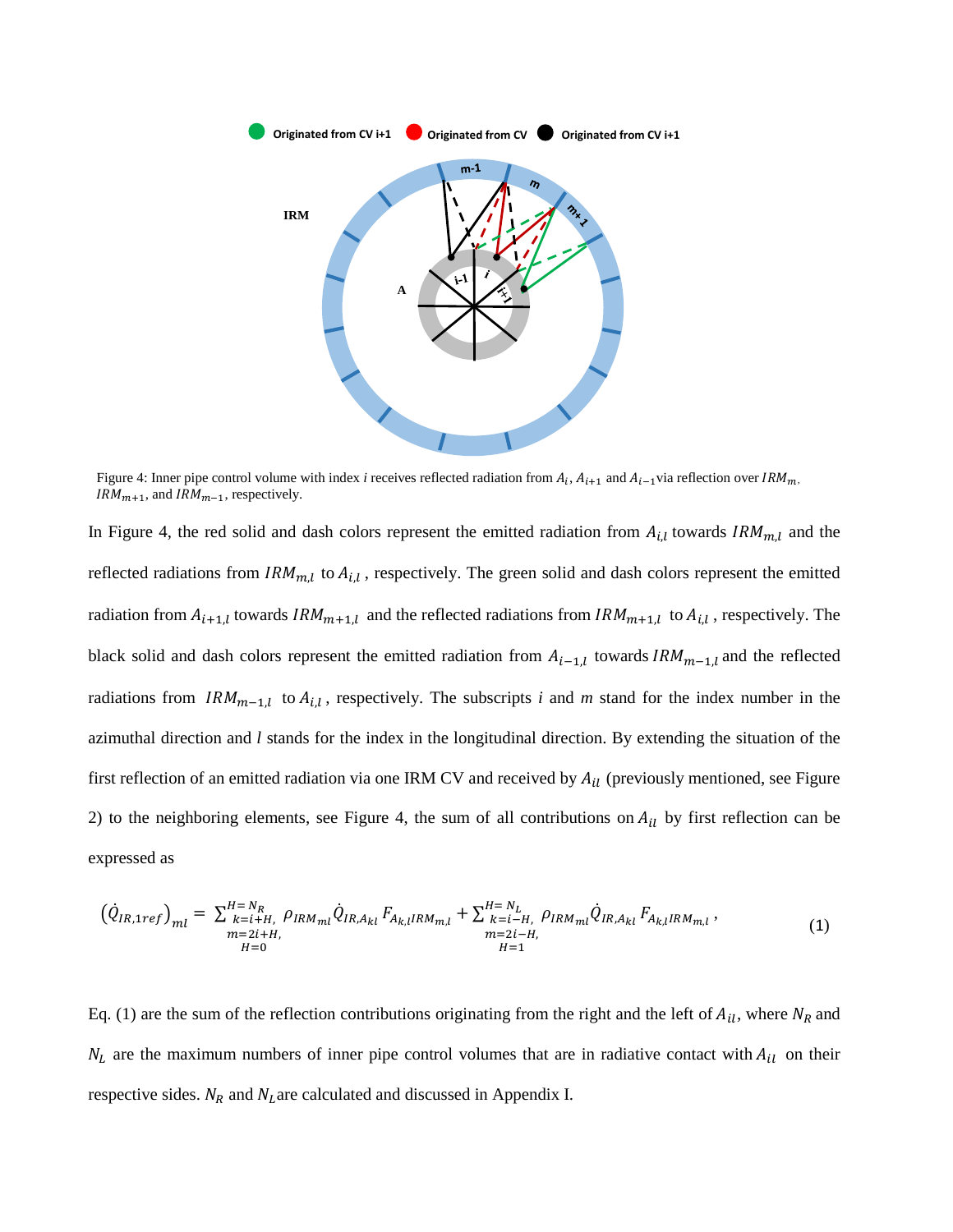#### **2.2.4. The effect of the first reflection on the IR mirror control volumes**

The outer cover with IR mirror (IRM) control volumes partially absorbs the emitted radiation from the inner pipe due to the absorption coefficient of the IRM material. Although the absorption coefficient is very small compared to that of the inner pipe, this contribution was accounted for. In [Figure 5](#page-7-0) and [Figure 6,](#page-7-1) the two possibilities of light cones originating from different inner pipe control volumes falling onto one IRM control volume are depicted.



<span id="page-7-0"></span>Figure 5: IRM control volume received the emitted inner pipe Figure 6: IRM control volume received the emitted inner pipe control volumes radiation (case 1).

<span id="page-7-1"></span>control volumes radiation (case 2).

The absorbed part of the reflected radiation by IRM is represented as follows:

For the case of the IRM control volume in [Figure 5](#page-7-0)

$$
\left(\dot{Q}_{IR,1ref,IRM}\right)_{ml} = \left(1 - \rho_{IRM_{ml}}\right) \times \sum_{k = \left(\frac{m}{2}\right) + H}^{H = N_R} \dot{Q}_{IR,A_{k,l}} F_{A_{k,l}IRM_{m,l}} + \left(1 - \rho_{IRM_{ml}}\right) \times \sum_{j,H=0}^{H = N_L} \dot{Q}_{IR,A_{k,l}} F_{A_{k,l}IRM_{m,l}}.
$$
\n
$$
\sum_{k = \left(\frac{m}{2}\right) - H}^{H = N_L} \dot{Q}_{IR,A_{k,l}} F_{A_{k,l}IRM_{m,l}}.
$$
\n(2)

For the case of the IRM control volume in [Figure 6](#page-7-1)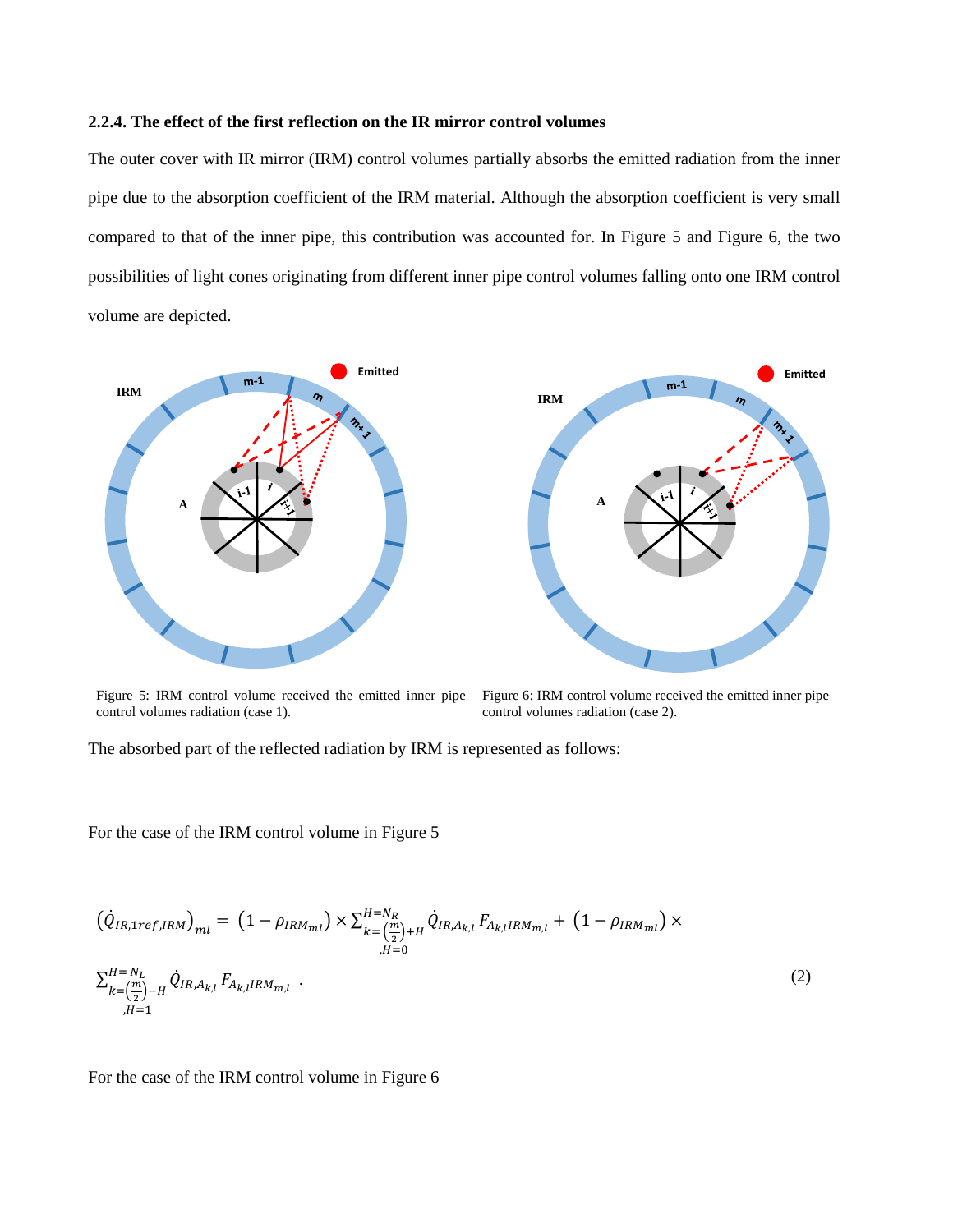$$
\left(\dot{Q}_{IR,1ref,IRM}\right)_{ml} = \left(1 - \rho_{IRM_{ml}}\right) \times \sum_{k=\left(\frac{m}{2}\right)+H}^{H=N_R} \dot{Q}_{IR,A_{k,l}} F_{A_{k,l}IRM_{m,l}} + \left(1 - \rho_{IRM_{ml}}\right) \times \sum_{l=1}^{H=N_L} \dot{Q}_{IR,A_{k,l}} F_{A_{k,l}IRM_{m,l}}.
$$
\n(3)

# **2.2.5. The second reflected radiation term**  $\dot{Q}_{IR,~2ref}$

The second reflection is the reflection from the inner pipe (IP) to IRM to IP to IRM to IP. It strongly depends on the values of  $\rho_{IRM}$  and  $\rho_{IP}$  for the IRM and the inner pipe reflectivity coefficients, respectively. The scenario of the second reflected radiation continues from the first reflection. When an inner pipe control volume receives the reflected radiation, the inner pipe control volume will diffusely reflect the unabsorbed part of this radiation to every direction of its view. These diffusely reflected radiations will again specular reflected by the IRM control volumes towards inner pipe control volumes.

$$
(\dot{Q}_{IR,2ref})_{il} = \rho_{ab} \sum_{\substack{k=i+H \\ m=2i+H \\ H=0}}^{H=N_R} \rho_{IRM_{m,l}} F_{A_{k,l}IRM_{m,l}} (\dot{Q}_{IR,1ref})_{k,l} + \rho_{ab} \sum_{\substack{k=i-H \\ m=2i-H \\ H=1}}^{H=N_L} \rho_{IRM_{m,l}} F_{A_{k,l}IRM_{m,l}} (\dot{Q}_{IR,1ref})_{k,l} \tag{4}
$$

#### **2.2.6. The effect of the second reflection on the IR mirror control volumes**

In the same way, as discussed in section 2.2.4, the IRM control volumes partially absorb the diffusely reflected radiations from inner pipe control volumes, but this effect is less than the effect of the first IR reflection on the IRM control volumes. The amount of radiation that has been absorbed by the IRM control volumes due to the second IR reflection is expressed as follows:

For the case of the IRM control volume in [Figure 5](#page-7-0)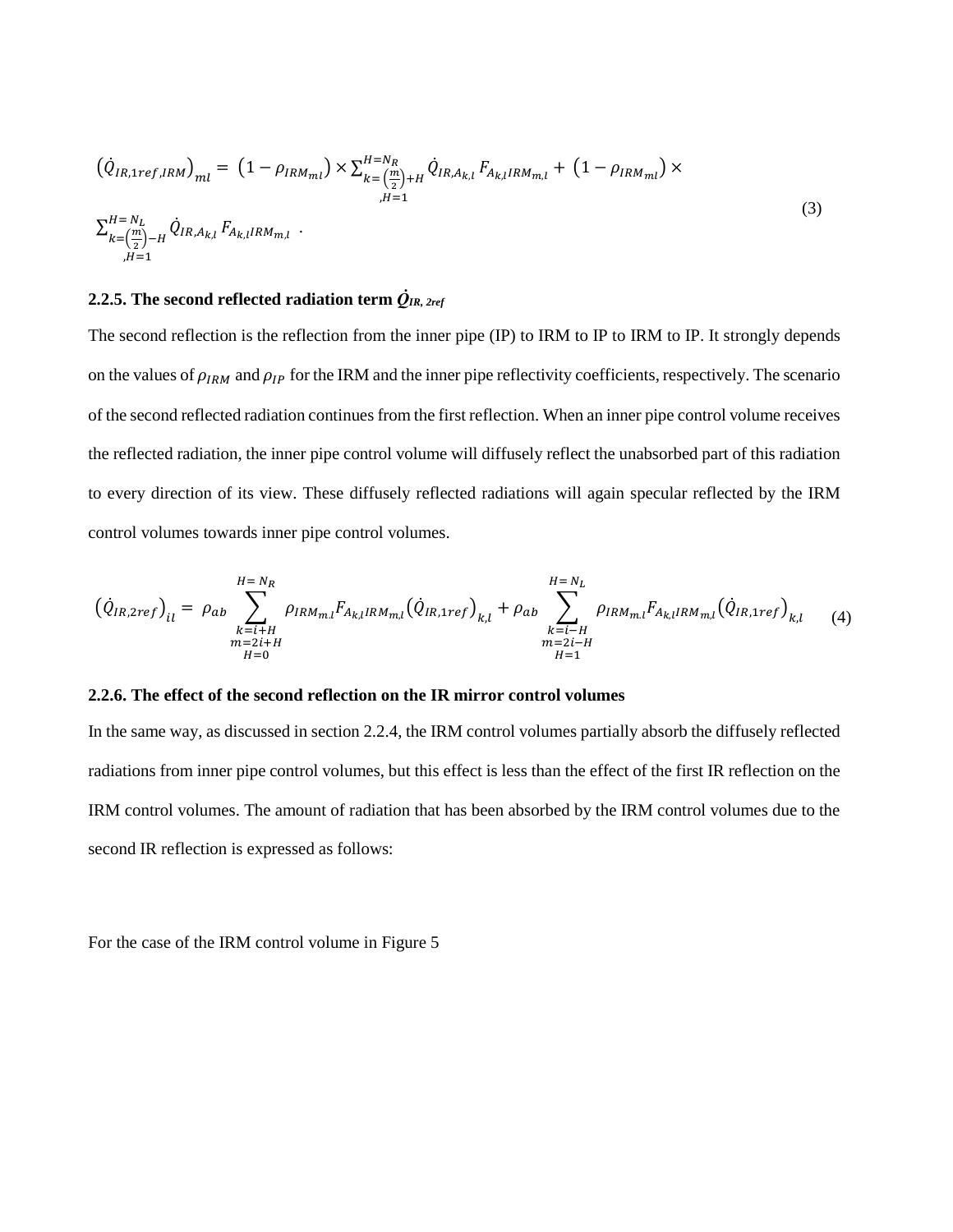$$
\left(\dot{Q}_{IR,2ref,IRM}\right)_{ml} = \left(1 - \rho_{IRM_{ml}}\right) \times \rho_{ab} \sum_{k = \left(\frac{m}{2}\right) + H}^{H = N_R} F_{A_{k,l}IRM_{m,l}} \left(\dot{Q}_{IR,1ref}\right)_{k,l} + \left(1 - \rho_{IRM_{ml}}\right) \times \rho_{ab} \sum_{k = \left(\frac{m}{2}\right) - H}^{H = N_L} F_{A_{k,l}IRM_{m,l}} \left(\dot{Q}_{IR,1ref}\right)_{k,l}.
$$
\n
$$
\rho_{ab} \sum_{k = \left(\frac{m}{2}\right) - H}^{H = N_L} F_{A_{k,l}IRM_{m,l}} \left(\dot{Q}_{IR,1ref}\right)_{k,l}.
$$
\n(5)

For the case of the IRM control volume in [Figure 6](#page-7-1)

$$
\left(\dot{Q}_{IR,2ref,IRM}\right)_{ml} = \left(1 - \rho_{IRM_{ml}}\right) \times \rho_{ab} \sum_{k=\left(\frac{m}{2}\right)+H}^{H=N_R} F_{A_{k,l}IRM_{m,l}} \left(\dot{Q}_{IR,1ref}\right)_{k,l} + \left(1 - \rho_{IRM_{ml}}\right) \times \rho_{ab} \sum_{k=\left(\frac{m}{2}\right)-H}^{H=N_L} F_{A_{k,l}IRM_{m,l}} \left(\dot{Q}_{IR,1ref}\right)_{k,l}.
$$
\n
$$
\left(\dot{Q}_{IR,1ref}\right)_{k,l} = \left(1 - \rho_{IRM_{ml}}\right) \times \rho_{ab} \sum_{k=\left(\frac{m}{2}\right)-H}^{H=N_R} F_{A_{k,l}IRM_{m,l}} \left(\dot{Q}_{IR,1ref}\right)_{k,l}.
$$
\n
$$
\tag{6}
$$

## **3. Numerical model**

A model was constructed that describes the different heat transfer interactions inside the system, allowing for including IR reflections inside the annulus between two cylinders. In this section, this model is briefly described. More detail can be found in [11][17]. The physical basis for our model uses energy conservation for the thermal interactions in the system as shown in [Figure 7.](#page-10-0)

The source of the thermal energy used during the experiment was an electrical resistance heater wire with a rate of heat generation which was controlled by a variac. These heating elements are placed inside the inner pipe to bring its surface temperature to desired values. The experiment description is discussed in section 5. The thermal interactions of the system are displayed in a quarter of the cross-sectional view in [Figure 7.](#page-10-0)

Under steady operating conditions, the inner pipe/cylinder and the outer pipe (IRM) reach different stagnation temperatures. Moreover, the heat loss and the heat gain of each element in the system must equal the total rate of heat generation of the heating elements  $\dot{E}_{gen}$  (Eq. (7)

<span id="page-9-0"></span>
$$
\dot{q}_{IRM,amb} = \dot{q}_{IRM,cond} = \dot{q}_{IP,IRM} = \dot{q}_{IRM,IP} = \dot{E}_{gen},\tag{7}
$$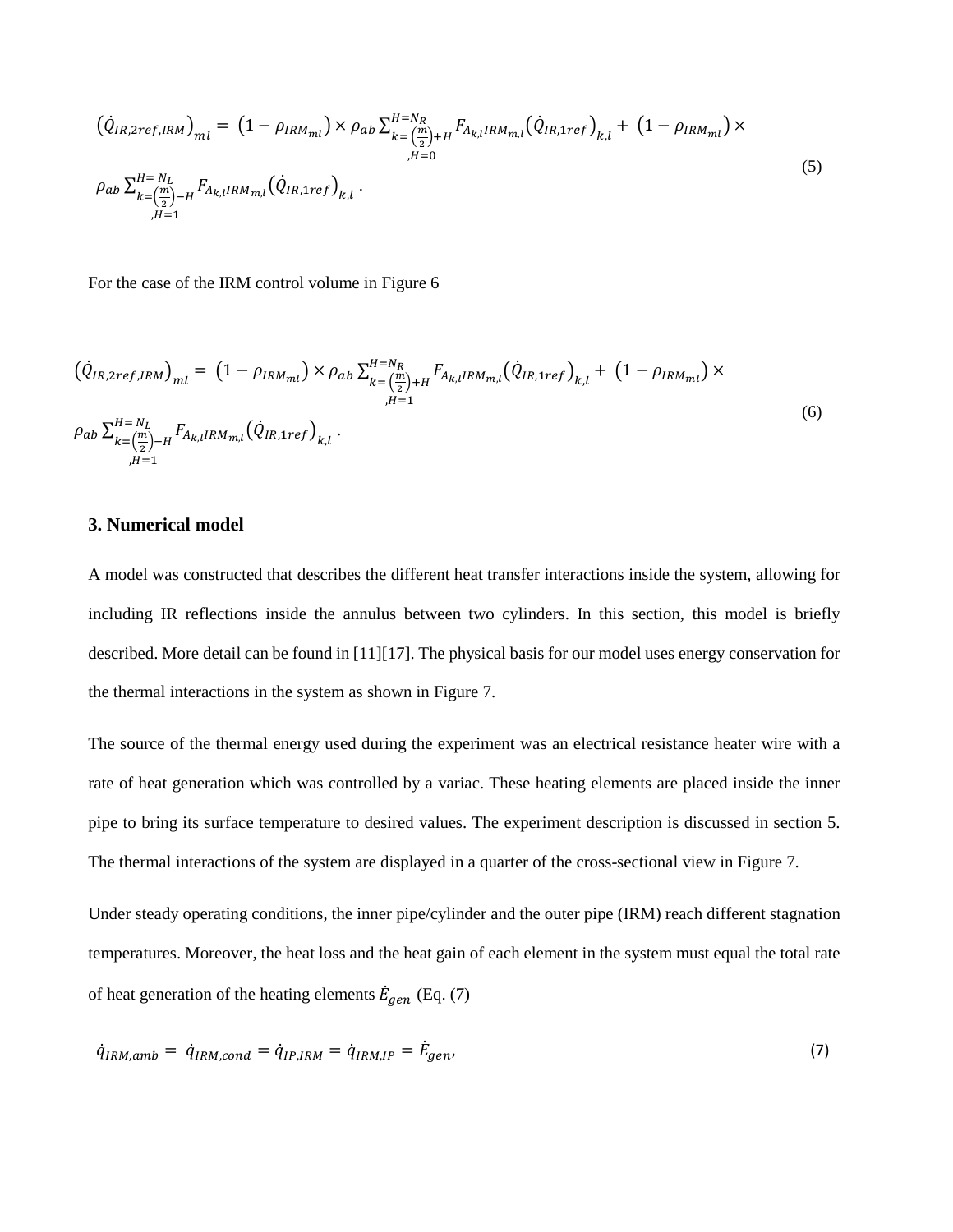where  $\dot{q}_{IRM,amb}$  is the rate of the heat transfer from the IRM cover to the surroundings,  $\dot{q}_{IRM,cond}$  is the conduction through the IRM layer,  $\dot{q}_{IP,IRM}$  is the heat transfer from IP to IRM.



<span id="page-10-0"></span>Figure 7: The system cross-section.

The calculations start from the heat loss to the ambient because the ambient temperature is known. We guess the unknown outer IRM surface temperature  $T_{IRM,0}$  iteratively, until the steady operating condition at which  $\dot{q}_{IRM,amb} = \dot{E}_{gen}$  is fulfilled. The heat rate  $\dot{q}_{IRM,amb}$  consists of natural convection and radiation heat transfer from the IRM to the ambient. The air properties during the calculation were selected at  $T_{avg}$  =  $\frac{T_{IRM,o}+T_{amb}}{2}$ .

We can then evaluate  $T_{IRM,i}$  at which the rate of heat loss due to the conduction through IRM equals  $\dot{E}_{gen}$ . In the same way,  $T_{IP,o}$  is evaluated through iteration until fulfilling  $\dot{q}_{IP,IRM} = \dot{E}_{gen}$ , where  $\dot{q}_{IP,IRM}$  consists of the rate of the heat transfer between the IP and IRM by convection and radiation. The convection heat transfer inside the evacuated annulus was ignored. The algorithm of solving the above mentioned is discussed in detail in section 4.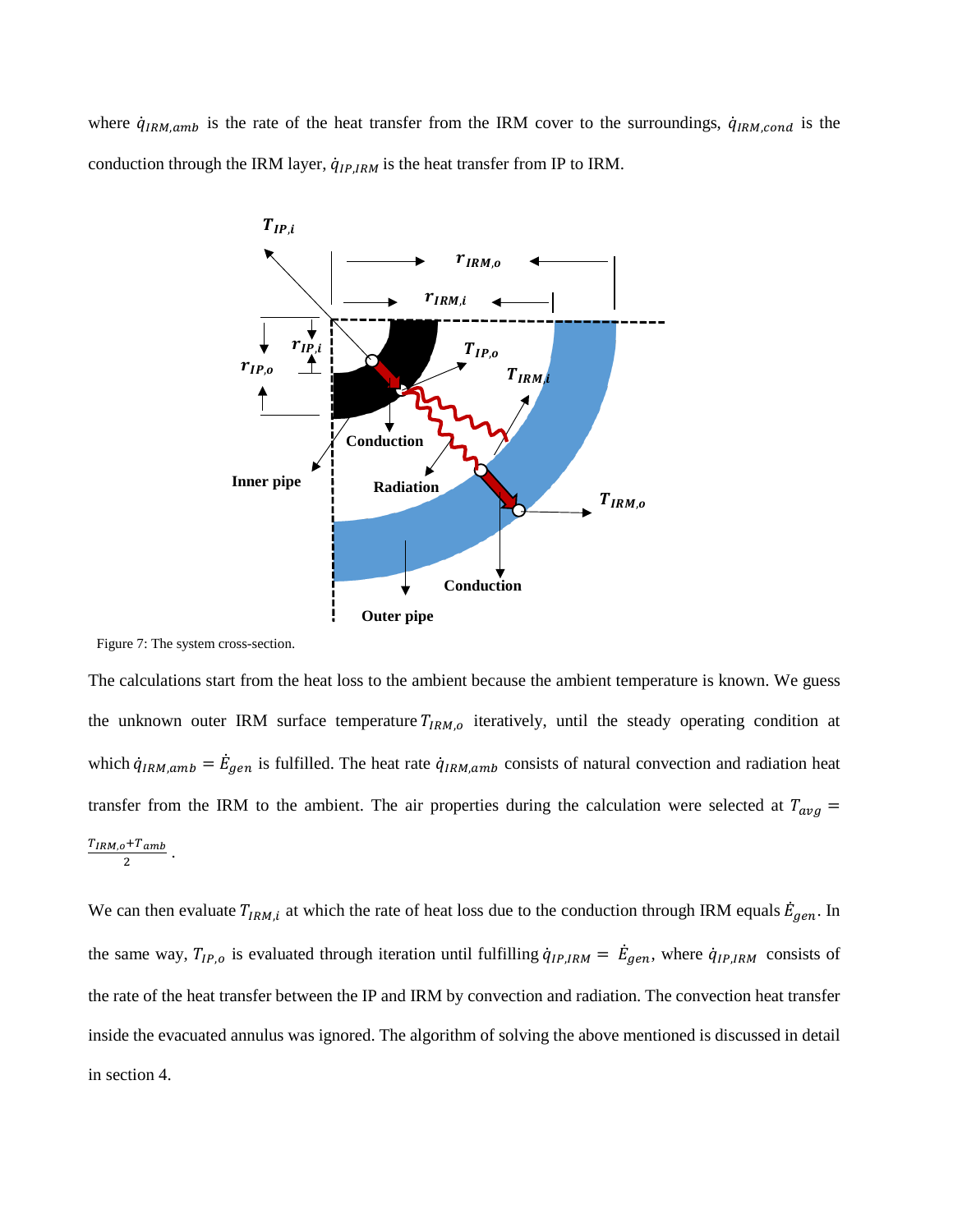## **4. Simulation implementation**

Eq. [\(7\)](#page-9-0) is a set of nonlinear equations which can be linearized via Taylor expansion [18]. The linearized equations become

<span id="page-11-0"></span>
$$
a_m T_m = a_{m+1} T_{m+1} + a_{m-1} T_{m-1} + b_m, \tag{8}
$$

where  $T_m$ ,  $a_m$ , and  $b_m$  are the temperature, the discretization coefficient, and the discretization source term of the control volume of interest, respectively. The remaining terms with index  $m + 1$  and  $m - 1$  describe neighboring control volumes. More detail can be found in [11][17].

The algorithm schematic is shown in [Figure 8,](#page-12-0) and is summarized as follows: It starts by guessing the temperature of the outer pipe control volumes (IRM) with a specified initial temperature  $T_m^n$ . It is an iterative solution until the heat loss of the outer pipe to the ambient is equal to the heat power generation of the heating elements. By knowing the outer pipe temperature, the inner temperature of the outer pipe control volumes (CVs) can be calculated through the conduction heat transfer between outer cover widths. At this point, all control volumes of the same surface are in thermal equilibrium, while the temperatures of different surfaces are different. Next, all IP control volumes obtain a guessed initial temperature *T\**. The program iterates *T\** by solving Eq. [\(8\)](#page-11-0) for all the control volumes on IP and we obtain a new temperature *T*, which serves as the next guess for next  $T^*$  until the convergence criterion,  $\frac{T^{n+1}-T^n}{T^n}$  < 10<sup>-4</sup> (*n* denotes the n<sup>th</sup> iteration) is achieved. This process repeats itself for the entire length of the receiver.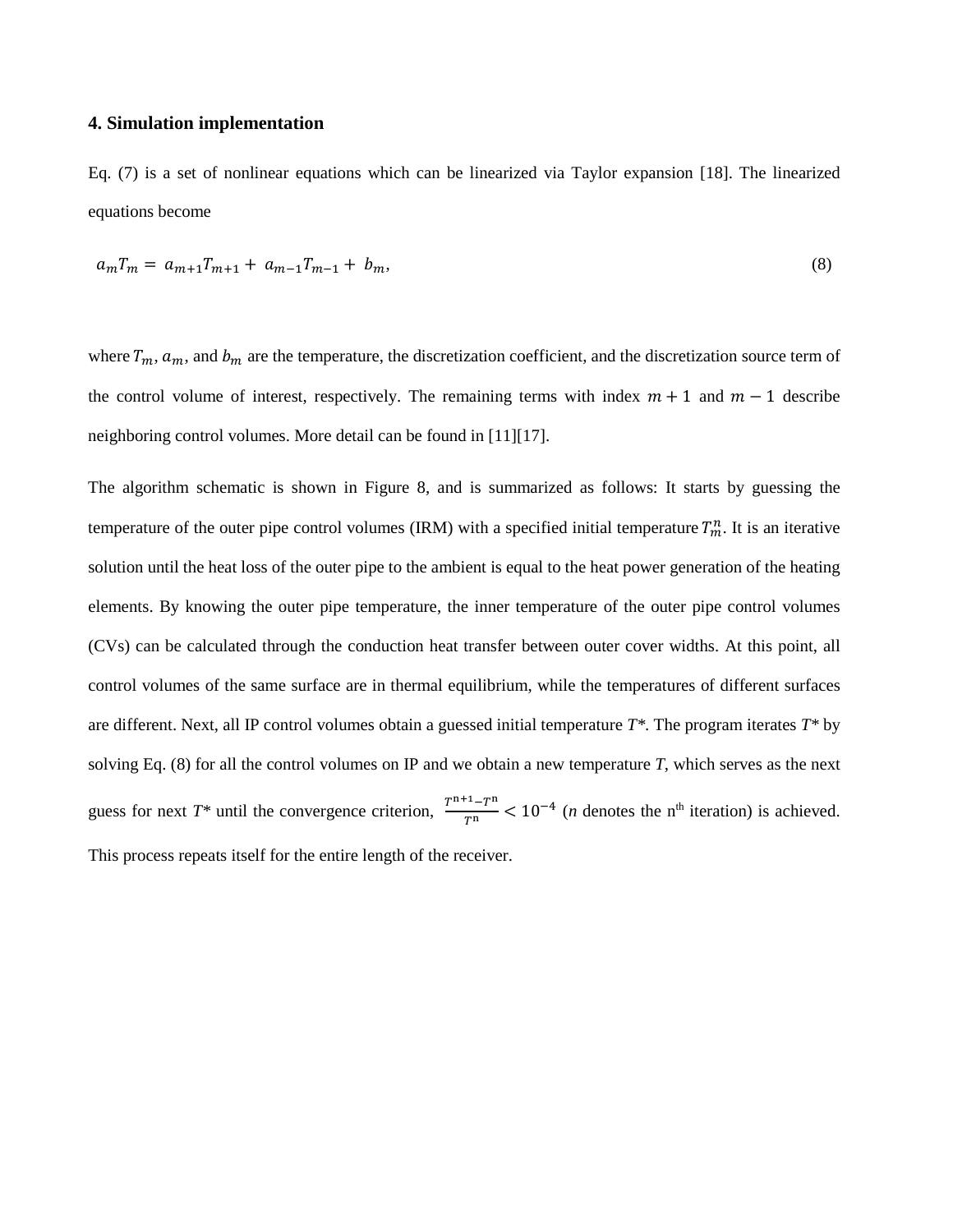

<span id="page-12-0"></span>Figure 8: Illustration of the algorithm of the simulation code of the system. Black arrows are for the primary processes execution and the true conditions and the blue arrows, for the false and iterative conditions.

## **5. Experiment descriptions**

An experimental setup of two concentric cylindrical tubes was constructed in order to validate the theory and simulation described in the previous section. The unit was constructed as it would be used by heating elements situated inside the inner tube.

The unit was tested indoor. The length of the tested unit was 2.7 m at 25 ℃. It consisted of a mild steel inner pipe outer/inner diameter of 0.032/0.028 m and joined pieces of Pyrex glass cover outer/inner diameter of 0.058/0.054 m with a length of 1.35 m each (see [Figure 9](#page-13-0) an[d Figure 10\)](#page-14-0). Two such pieces were joined to give a total unit of length 2.70 m. The Pyrex glass pieces were joined with a brass section in the centre of the inner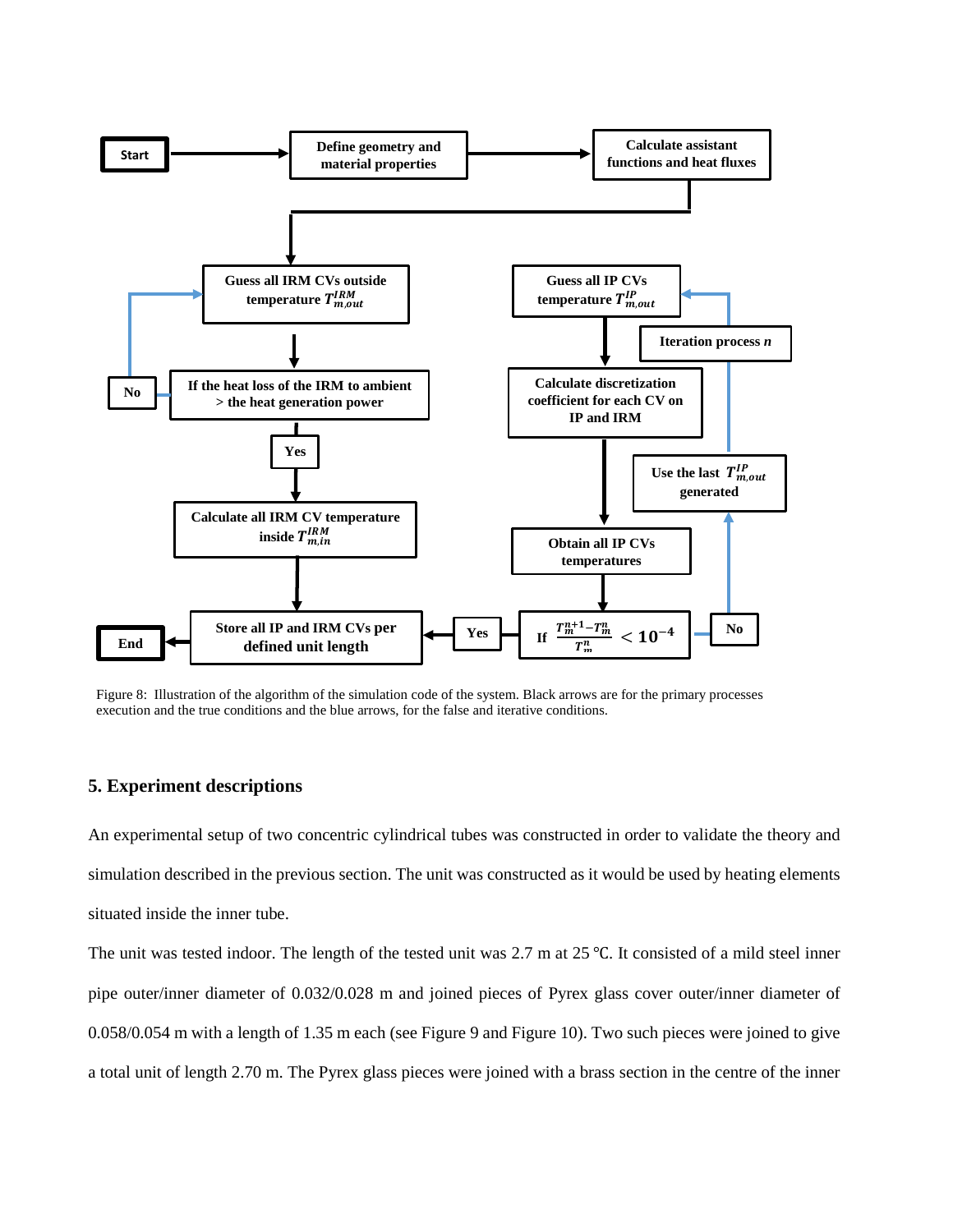pipe. The central brass piece, glass cover, and the inner pipe were vacuum insulated using flame-resistant high temperature silicon. The air between the inner pipe and the glass envelope was evacuated using an Alcatel vacuum pump (Dual stage rotary vacuum pump input: 208-230 VAC, 60/50 HZ). The high temperature silicon also provided some degree of thermal contact insulation.



Figure 9: The unit set up in the laboratory, behind a PERSPEX safety shield, on left. On right, top: the heating element. Right center: vacuum pump (left) and variac, and temperature logging unit below.

<span id="page-13-0"></span>Two heating elements (1.5 kW tubular element, outer diameter 0.008 m and length 1.172 m, see [Figure 9\)](#page-13-0) inside the inner pipe of the unit brought the inner pipe surface temperature to the desired value. The heating element power was adjusted using a variac (Single phase variable transformer, input: 220 VAC 50 Hz output: 0-5 kVAC and 20 A, see [Figure 9\)](#page-13-0) and was determined by logging the current and voltage output, with an error of  $\pm$  7 W. The heating elements were both 1.2 m in length, with 0.008 m ( $\pm$  10<sup>-4</sup> m) outer diameter, cold resistance of 16 Ohm  $(\pm 0.1 \text{ Ohm})$ , and joined electrically inside the inner pipe. In order to prevent the heating element from touching the inner pipe, spacers were introduced to center the heating elements. The inner pipe itself was filled with sand to distribute the heat evenly to the inner pipe surface.

Five thermocouples (K-type thermocouples with a glass fiber twisted insulation, Nickel-Chromium alloy temperature range -200 °C to 1350 °C) were mounted, two on the inner pipe and three on the glass cover, to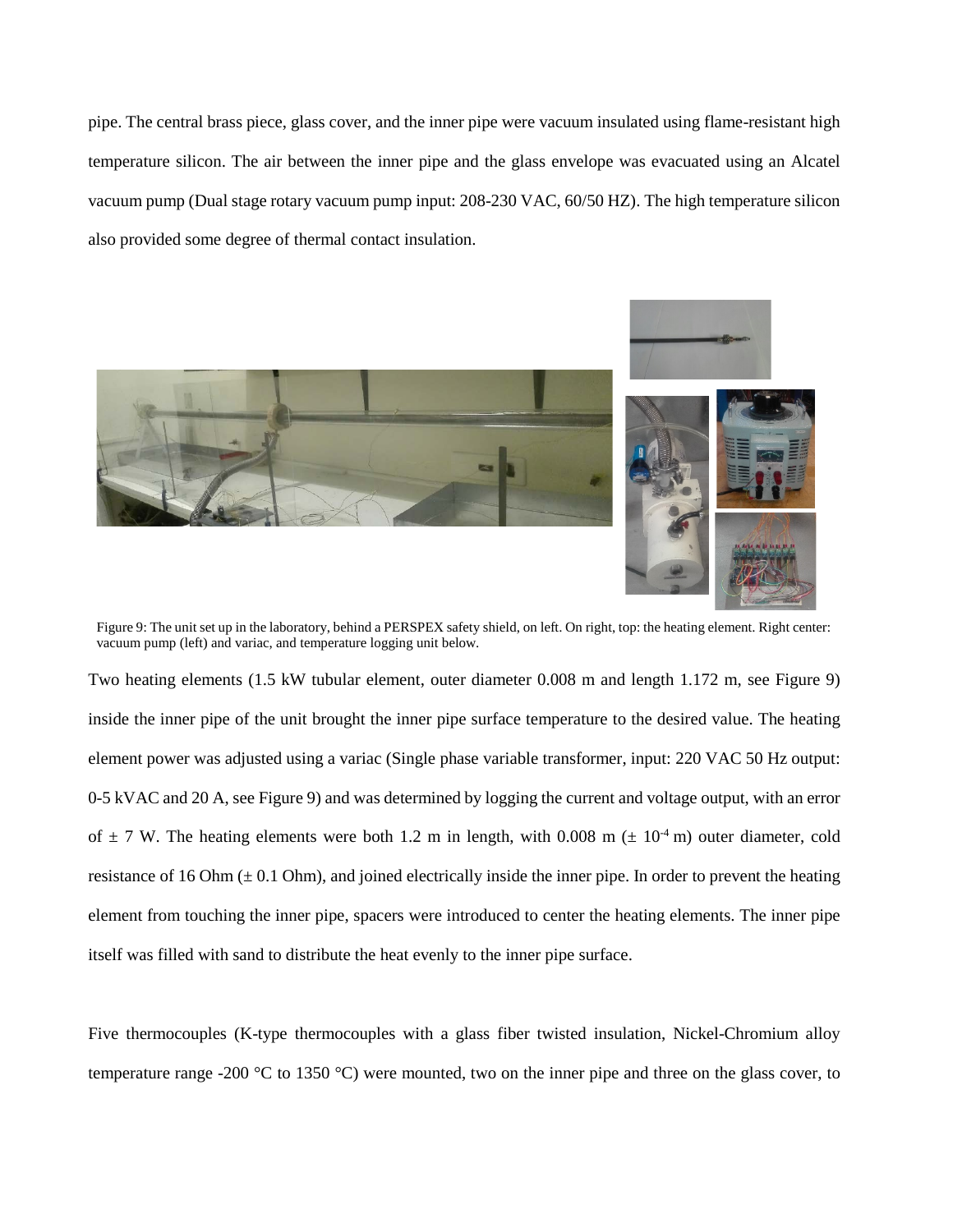determine the average temperatures ( $\pm 1^{\circ}$ C) and heating behavior of the unit along its' length, see Figure 10. From the temperature information, the heat loss to the environment could be determined.



<span id="page-14-0"></span>Figure 10: A section of the unit. Glass cover (IRM sheet inside), inner pipe, spacers, heaters, wiring, and thermocouples are shown. "T" represents the thermocouple position.

As indicated in [Figure 10,](#page-14-0) the thermocouples wires were connected to the logging unit (see [Figure 9\)](#page-13-0), which allowed regulation and adjustment of the heater power in accordance with temperature requirements.

The experimental procedure was initiated by evacuating the air between the inner pipe and the glass cover, down to a pressure of < 0.1 mbar (measured with a KJL 275i series vacuum gauge), which is sufficient to greatly reduce convective heat transfer in that region [19]. The ambient temperature was noted. Next, a power setting on the variac was chosen, initially around 50 W. A more accurate estimate for the electrical power to the heating elements was determined subsequently using the voltage measurements with a Brymen TBM815 voltmeter (errors on V (AC) = 0.5% & Resistance = 0.1%) from the variac and the temperature-dependent resistance of the heating elements. The temperature measured by the thermocouples was noted using a dedicated microcontroller (Arduino Mega with thermocouple shield (MAX6675)) and displayed on a logging computer. The system was allowed to reach a thermal equilibrium, indicated by a stable reading of inner pipe temperature. The time to reach equilibrium could vary up to about three hours between measurements. Once equilibrium was reached, the temperatures were noted, and the variac setting was increased to the next higher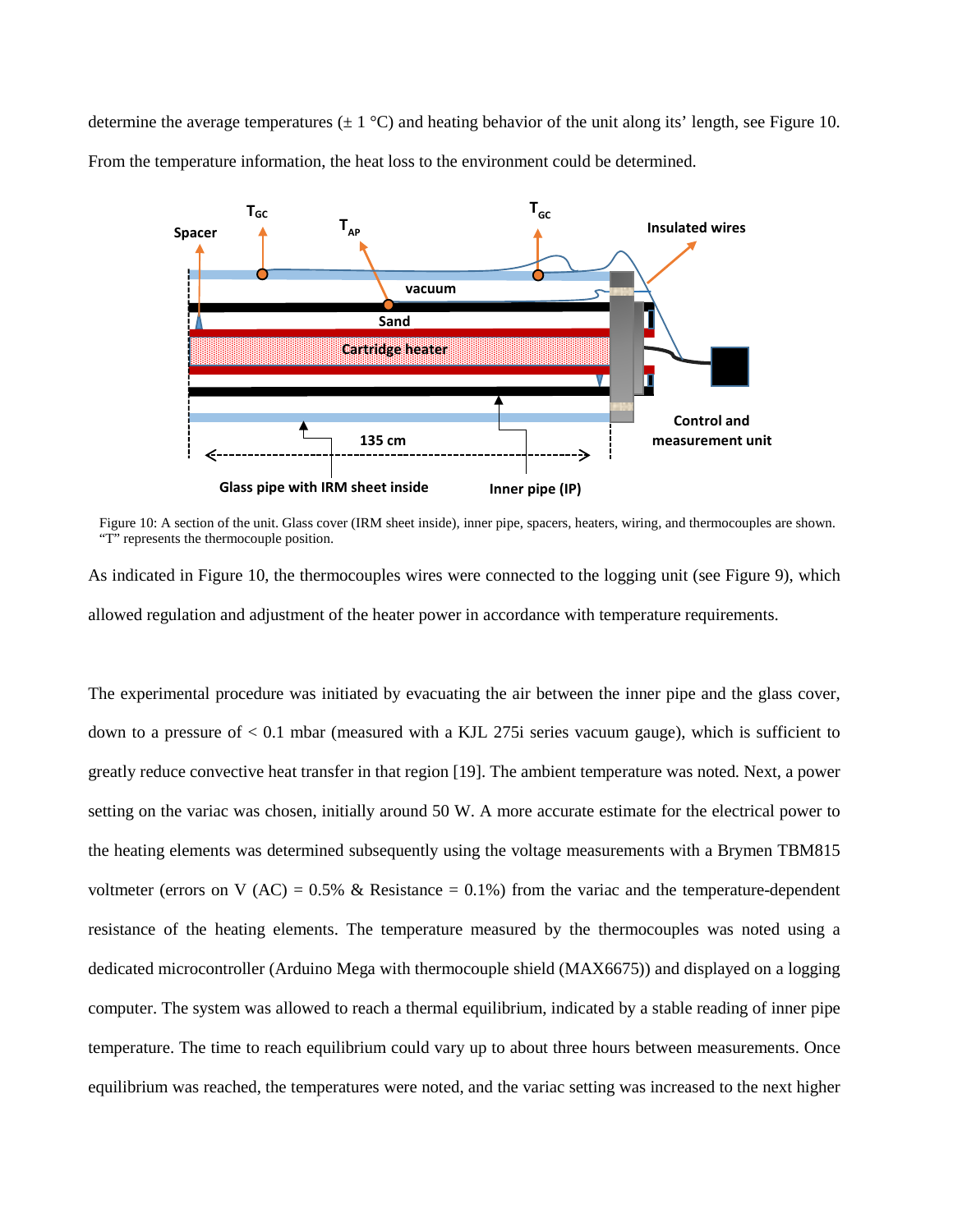power setting (typically 50 W higher). The experiment was terminated when the power input reached approximately 2 kW, due to concerns of overheating of the vacuum system.

At equilibrium, the electrical power required to maintain the inner pipe temperature equalled the heat loss of the unit through the glass cover. The temperatures along the unit elements were approximately similar to within a few degrees. Heat losses were reported as Power density (Watts per meter) of the receiver unit.

## **6. Results**

Two experiments were performed as outlined above. The first used the above system and contained no coating on either the glass cover or the inner pipe, and is designated the name "Bare". This system was investigated because it is the simplest scenario, so any applied coating should perform better in order to be considered. It provided an additional check on our simulation and allowed us to make fine adjustments to the experimental procedure.

The second experiment used an "IRM" coating on the glass cover. A thin, aluminum-based metal sheet with an IR reflectivity of approximately 0.92 was used (obtained from the MIRO SUN Alanod Solar Company datasheet). The sheet is not transparent. The main point of the experiment was to validate the theory and the simulation, with particular emphasis on the IR reflection component, and this must hold for any values.

## **The "bare" unit**

The results of the "bare" pipe experiment are displayed in [Figure 11.](#page-16-0) The power density is displayed on the horizontal axis, in units of Watts per meter, and the measured and simulated temperatures are displayed on the vertical axis, in units of degrees Celsius. Both the experimental results (EXP) and the results from the simulation (SIM) are displayed.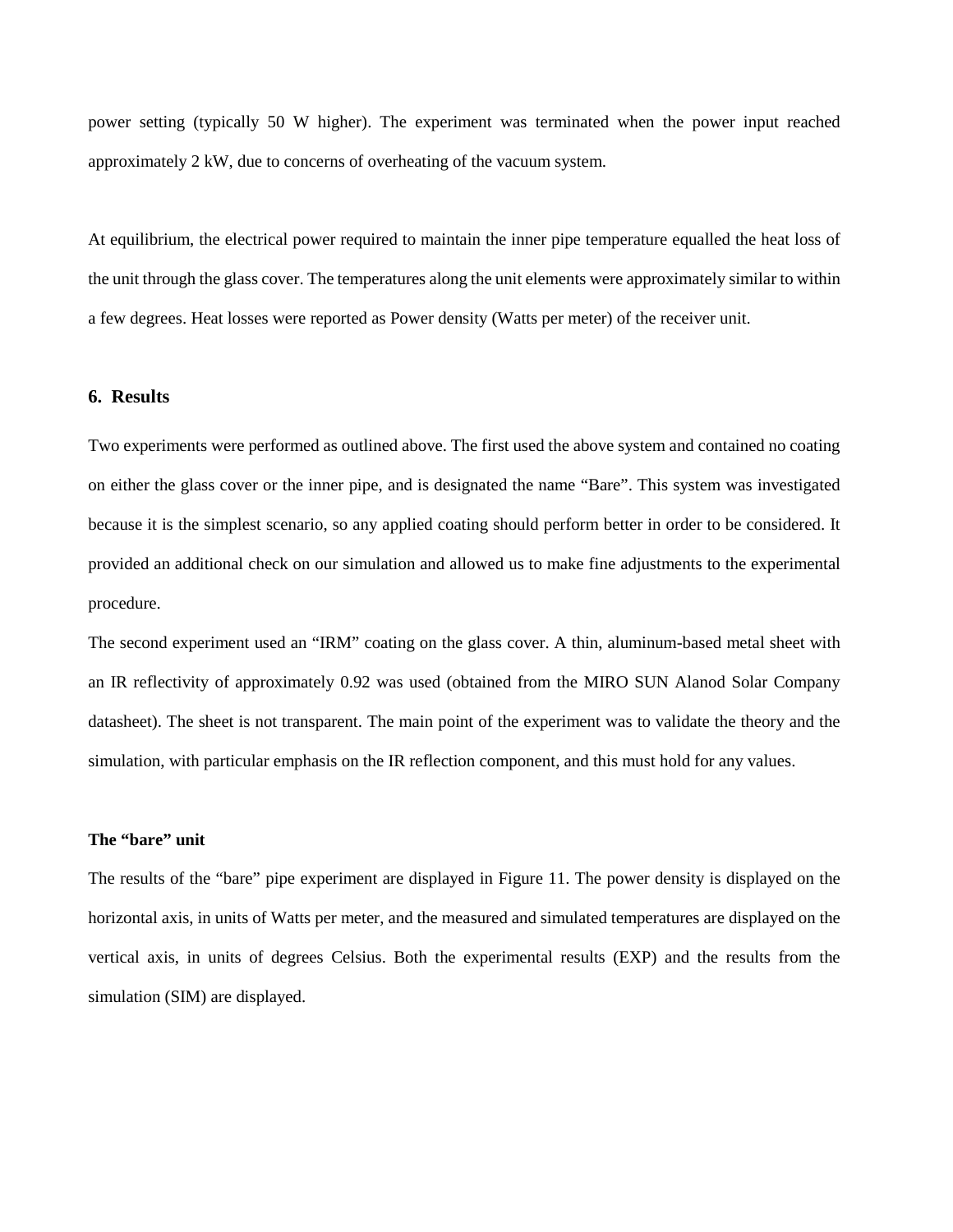

<span id="page-16-0"></span>Figure 11: Experimental and simulated results for the temperature profile at different heating powers for a unit without any coating, designated "bare".

A Chi-squared goodness of fit gives p-values of >0.99 for the glass cover and >0.995 for the inner pipe.

### **The unit with "IRM" coating**

The results of the second experiment and the simulation are displayed in [Figure 12.](#page-17-0) The axes display the same units as for the "bare" case. It is seen that the experimental (EXP) and simulated (SIM) results for the glass cover with IRM diverge at most by 3%, while those of the inner pipe by at most 6% at around 500 °C, where the simulation underestimates the temperature.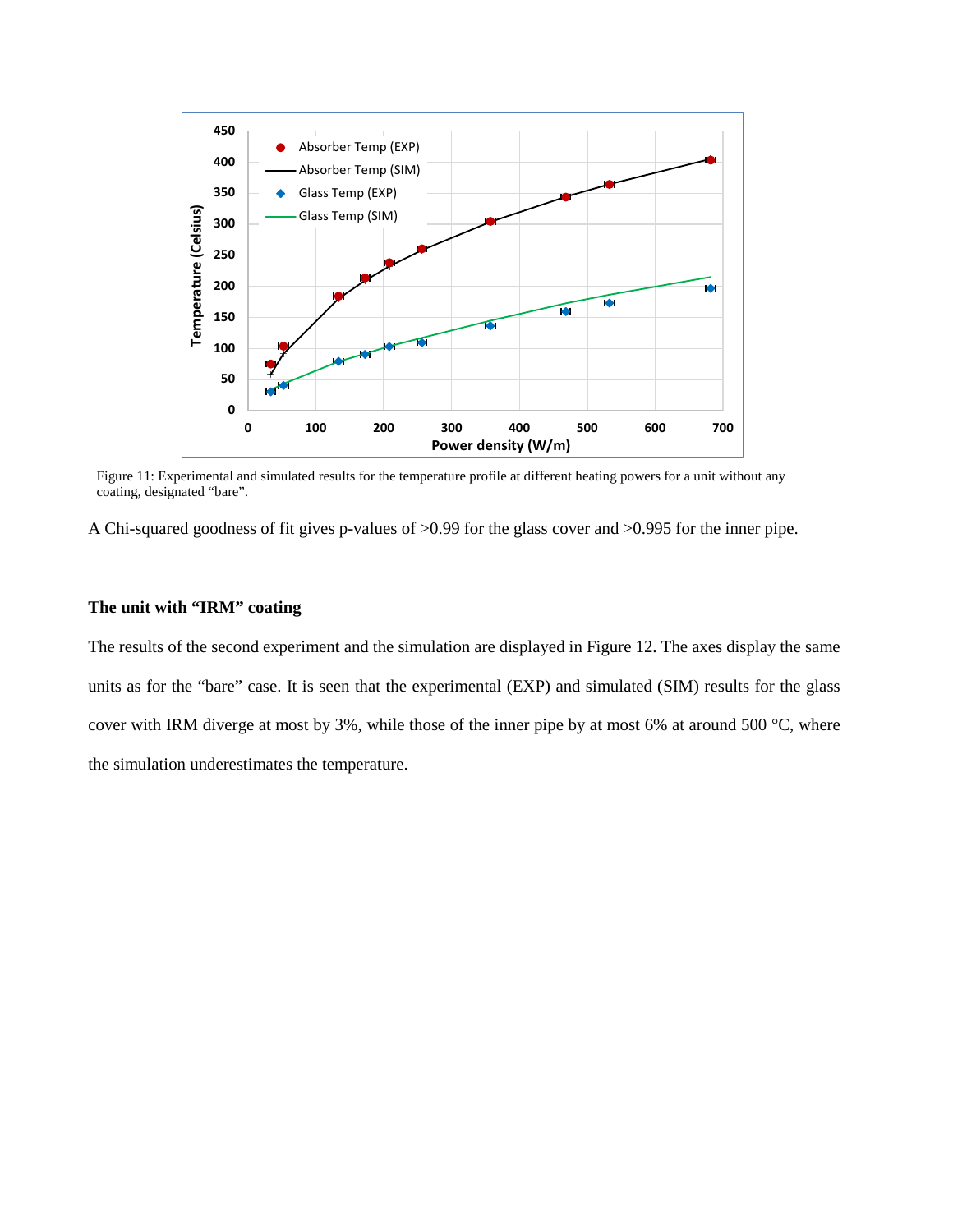

<span id="page-17-0"></span>Figure 12: Simulated and experimental results of receiver unit coated with an IRM at various temperatures.

A Chi-squared gives p-values of >0.995 for the glass cover with IRM. For the inner pipe, a p-value of >0.80 was obtained, and the point at 44 °C was considered an outlier so only 10 degrees of freedom were included. The main contribution for the divergence comes from high temperature points, but the simulation underestimates experimental performance. This divergence is likely due to temperature-dependent simulation parameters and can be addressed in a more accurate model.

The effect of the IRM coating can be seen in [Figure 13,](#page-18-0) where the experimental data from the bare inner pipe and the IRM coated outer pipe are displayed.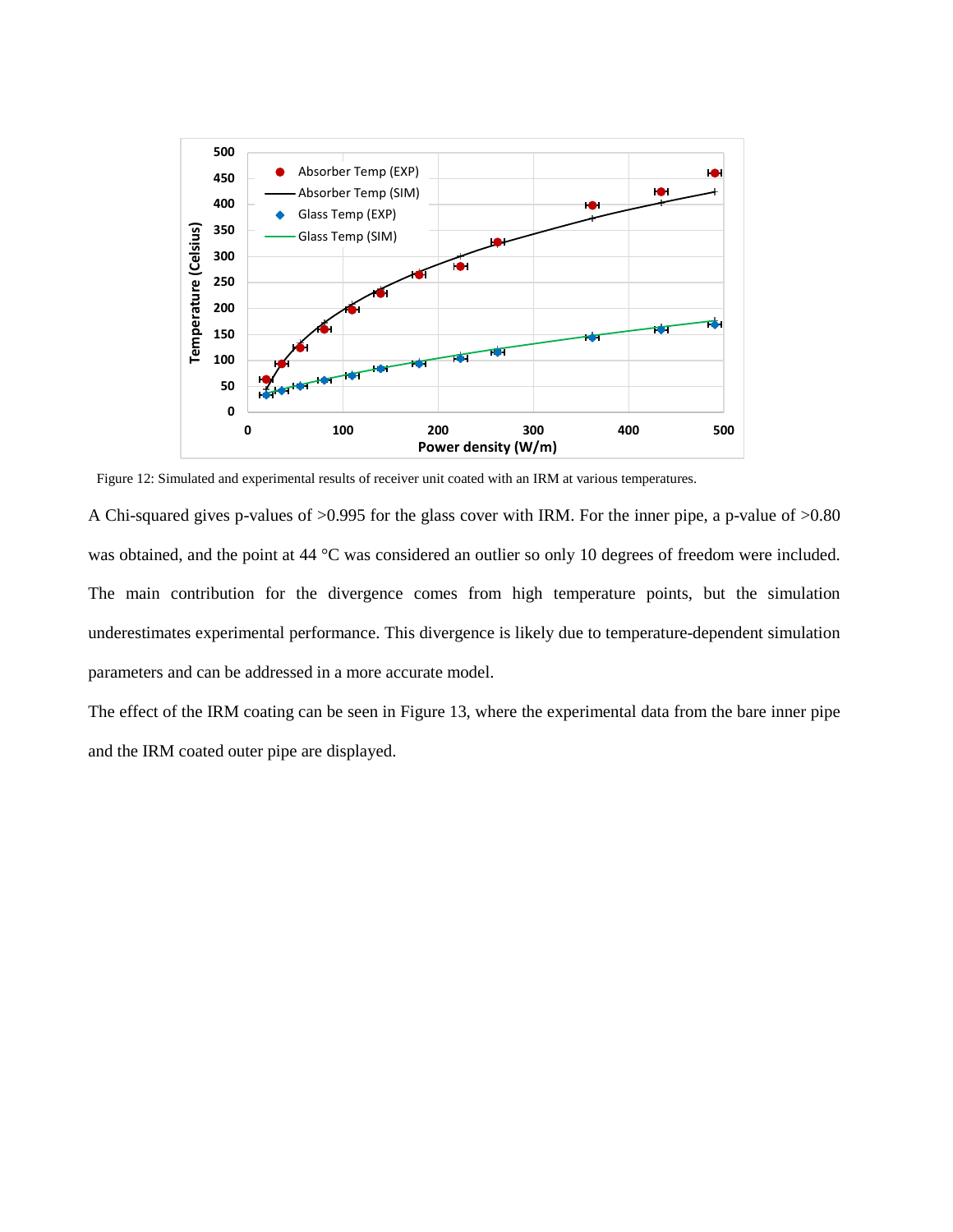

<span id="page-18-0"></span>Figure 13: Comparison between experimental results from bare pipe and IRM system. The system with IRM is capable of reaching much higher temperatures at the same power input.

The inner pipe in the IRM case is significantly hotter, indicating better thermal retention, and would, therefore, have a better capability of heating the outer surface of the inner pipe to high temperatures. The outer pipe temperature in both cases is similar, as expected.

## **Conclusions**

The experimental results from the bare and the application of the IR mirror on the inner side of the outer cover of the system of two concentric cylindrical tubes indicated that the IR reflections inside the system were capable of higher heat retention. Further, the Chi-squared comparison between the experimental and simulated values, which yielded p-values of 0.99 for the glass cover and 0.995 for the inner pipe on the bare pipe, and 0.995 for the glass cover and 0.80 for the inner pipe on the IR mirror application, indicated that the IR reflection model is reasonably accurate to describe an IR reflection inside the annulus of two concentric cylindrical tubes. The simulation underestimated the performance of the IR mirror at higher temperatures. It is likely due to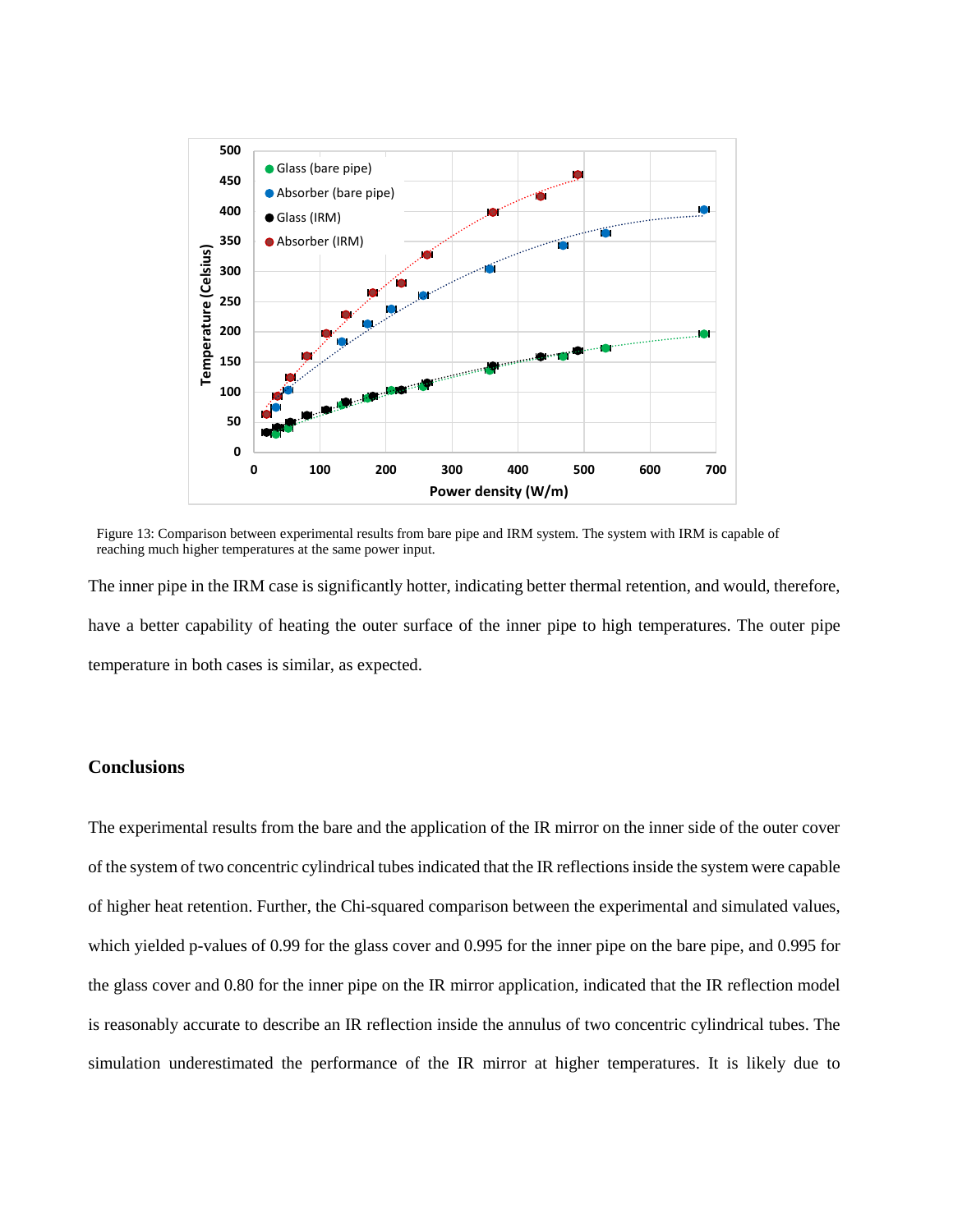temperature dependent parameters, where the average values in the temperature range of interest were used in the simulation.

## **Acknowledgments**

The authors would like to thank the following entities for their kind support: MERG (Materials for Energy Research Group) and MITP (Mandelstam Institute for Theoretical Research), at the University of the Witwatersrand.

## **References**

- [1] Porta FL. Technical and economical analysis of future perspectives of solar thermal power plants. *Rep IER* 2005; 1–86.
- [2] Cohen Gilbert E, Kearney DW, Kolb GJ. *Final report on the operation and maintenance improvement program for concentrating solar power plants*. Sandia National Laboratories (SNL), Albuquerque, NM, and Livermore, CA, 1999.
- [3] Fuqiang W, Ziming C. Progress in concentrated solar power technology with parabolic trough collector system: A comprehensive review. *Renew Sustain Energy Rev* 2017; 79: 1314–1328.
- [4] Abdulhamed AJ, Adam NM, Ab-Kadir MZA, et al. Review of solar parabolic-trough collector geometrical and thermal analyses, performance, and applications. *Renew Sustain Energy Rev* 2018; 91: 822–831.
- [5] Granqvist CG. Spectrally Selective Coatings for Energy Efficiency and Solar Applications. *Phys Scr* 1985; 32: 401.
- [6] Canan K. Performance analysis of a novel concentrating photovoltaic combined system. *Energy Convers Manag* 2013; 67: 186–196.
- [7] Miller DC, Khonkar HI, Herrero R, et al. An end of service life assessment of PMMA lenses from veteran concentrator photovoltaic systems. *Sol Energy Mater Sol Cells* 2017; 167: 7–21.
- [8] Lampert CM. Coatings for enhanced photothermal energy collection II. Non-selective and energy control films. *Sol Energy Mater* 1979; 2: 1–17.
- [9] Grena R. Efficiency Gain of a Solar Trough Collector Due to an IR-Reflective Film on the Non-Irradiated Part of the Receiver. *Int J Green Energy* 2011; 8: 715–733.
- [10] Granqvist CG. Radiative heating and cooling with spectrally selective surfaces. *Appl Opt* 1981; 20: 2606–2615.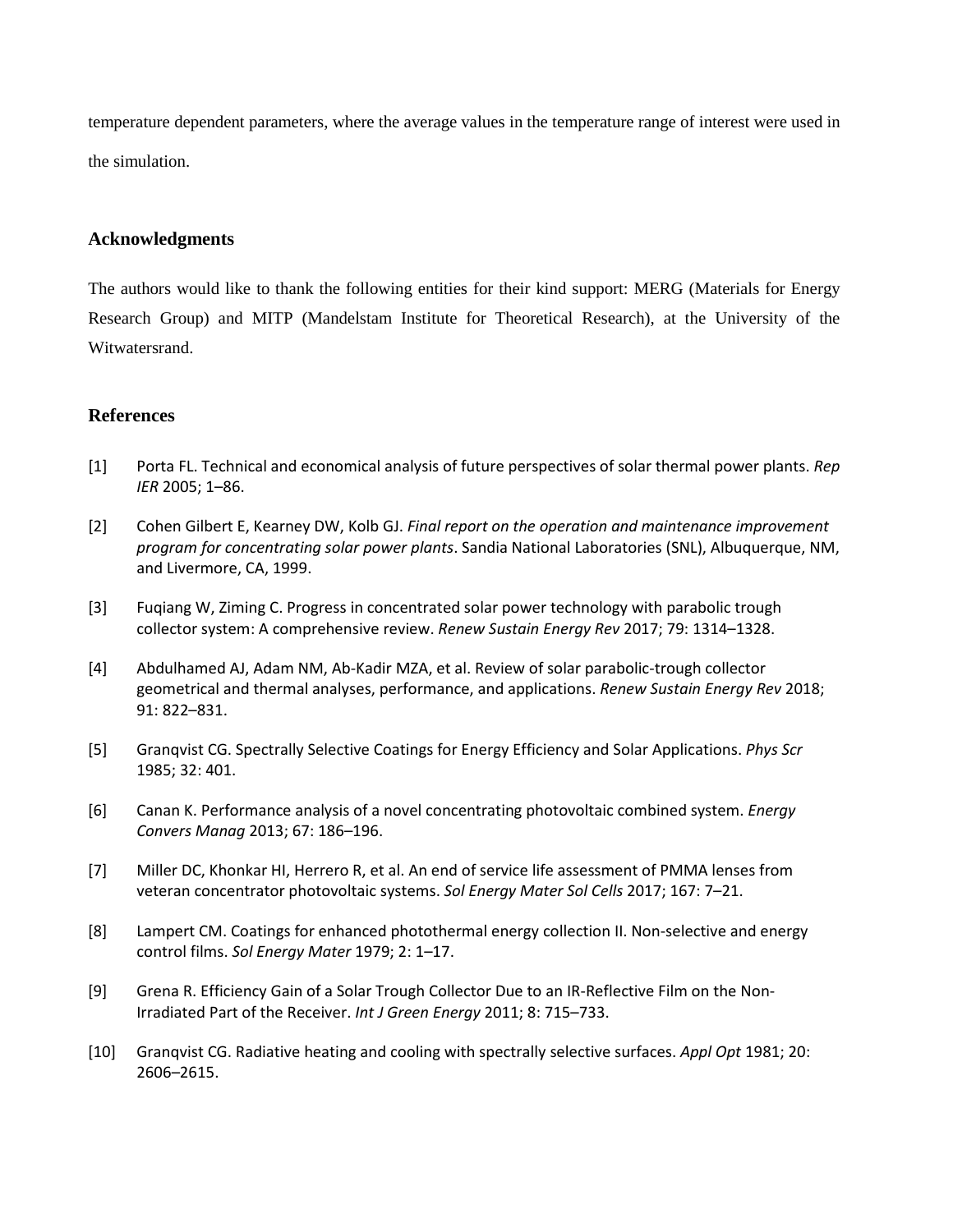- [11] Kaluba VS, Ferrer P. A model for hot mirror coating on solar parabolic trough receivers. *J Renew Sustain Energy* 2016; 8: 053703.
- [12] Yunus CA, Afshin JG. *Heat and mass transfer: fundamentals and applications*. 5 Ed. 2015.
- [13] Mohamad K, Ferrer P. Parabolic trough efficiency gain through use of a cavity absorber with a hot mirror. *Appl Energy* 2019; 238: 1250–1257.
- [14] Mohamad K, Ferrer P. Experimental and numerical measurement of the thermal performance for parabolic trough solar concentrators. *Proc 63th Annu Conf South Afr Inst Phys SAIP2018 ArXiv190800515 Physicsapp-Ph*.
- [15] Mohamad K, Ferrer P. Computational comparison of a novel cavity absorber for parabolic trough solar concentrators. *Proc 62th Annu Conf South Afr Inst Phys SAIP2017 ArXiv190713066 Physicsapp-Ph*.
- [16] Mohamad K, Ferrer P. Cavity receiver designs for parabolic trough collector. *ArXiv190911053 Phys*, http://arxiv.org/abs/1909.11053 (2019, accessed 26 September 2019).
- [17] Kaluba VS, Mohamad K, Ferrer P. Experimental and simulated Performance of Heat Mirror Coatings in a Parabolic Trough Receiver. *Submitt Appl Energy J ArXiv190800866 Physicsapp-Ph*.
- [18] Patankar S. *Numerical heat transfer and fluid flow*. CRC press, 1980.
- [19] Forristall R. *Heat transfer analysis and modeling of a parabolic trough solar receiver implemented in engineering equation solver*. National Renewable Energy Lab., Golden, CO.(US), http://large.stanford.edu/publications/coal/references/troughnet/solarfield/docs/34169.pdf (2003, accessed 13 August 2017).
- [20] Hottel HC. *Radiant heat transmission*. Third edition., W.H. McAdams, (Ed.). New York: McGraw-Hill, 1954.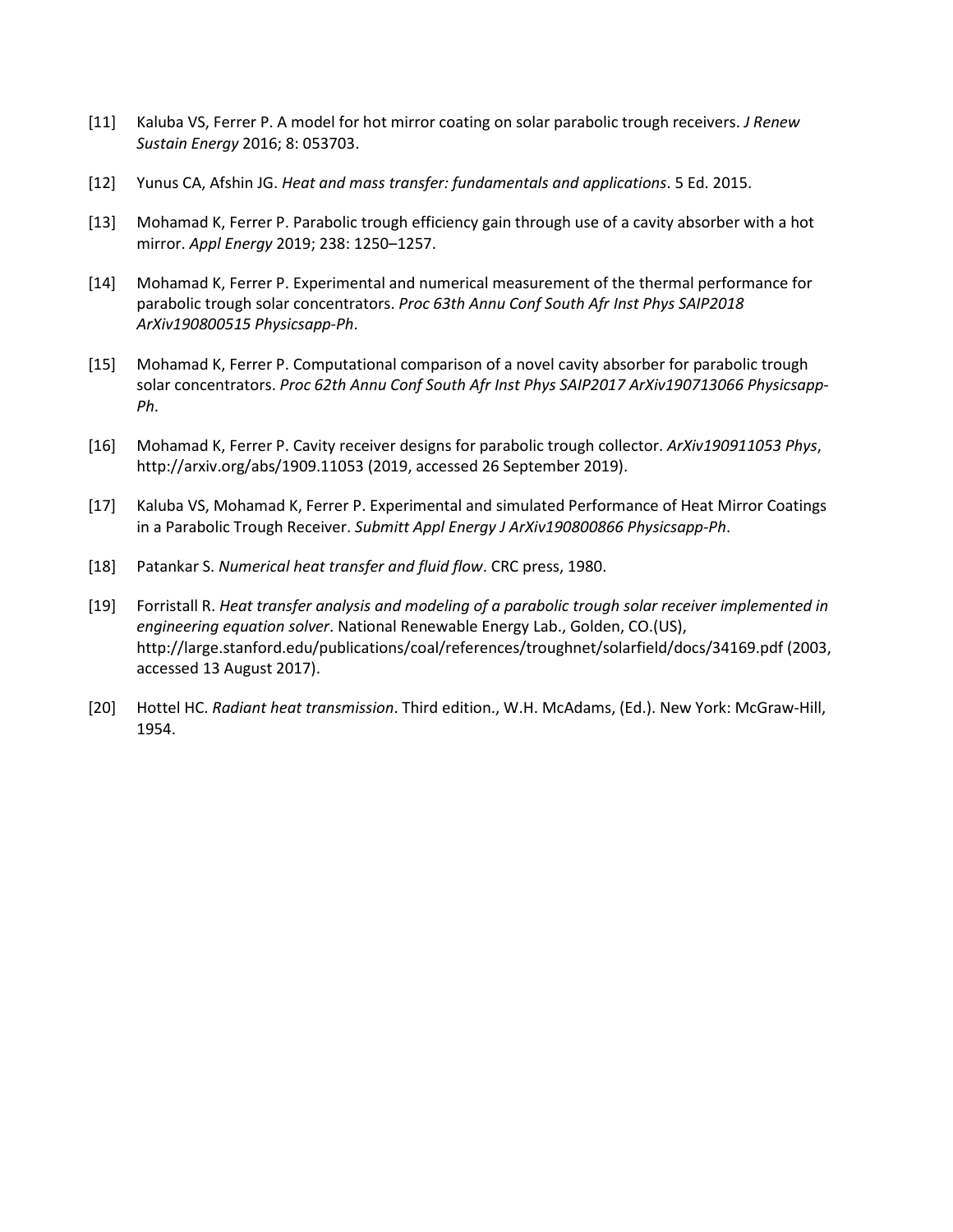# **Appendix I**

# **The view factor calculations for the system of two concentric cylindrical tubes**

The view factor are calculated using the Hottel's crossed string method [20]. To demonstrate this method in the case of a system of two concentric cylindrical tubes, we start with a discretized "control volumes" crosssection of the system, which is shown in Figure I.1



Figure I.1. Determination of the view factor between IP CV and IRM CV using the crossed string method.

According to this method, the view factor from Inner Pipe (IP) to IR Mirror (IRM) equals

$$
F_{IP,IRMM} = \frac{\sum\text{crossed strings} - \sum\text{uncrossed strings}}{2 \times \text{the string of IP surface}} = \frac{(AC + BD) - (AD + BC)}{2 \times AB},
$$
\n(1.1)

## **1. The view factor from IP to IRM**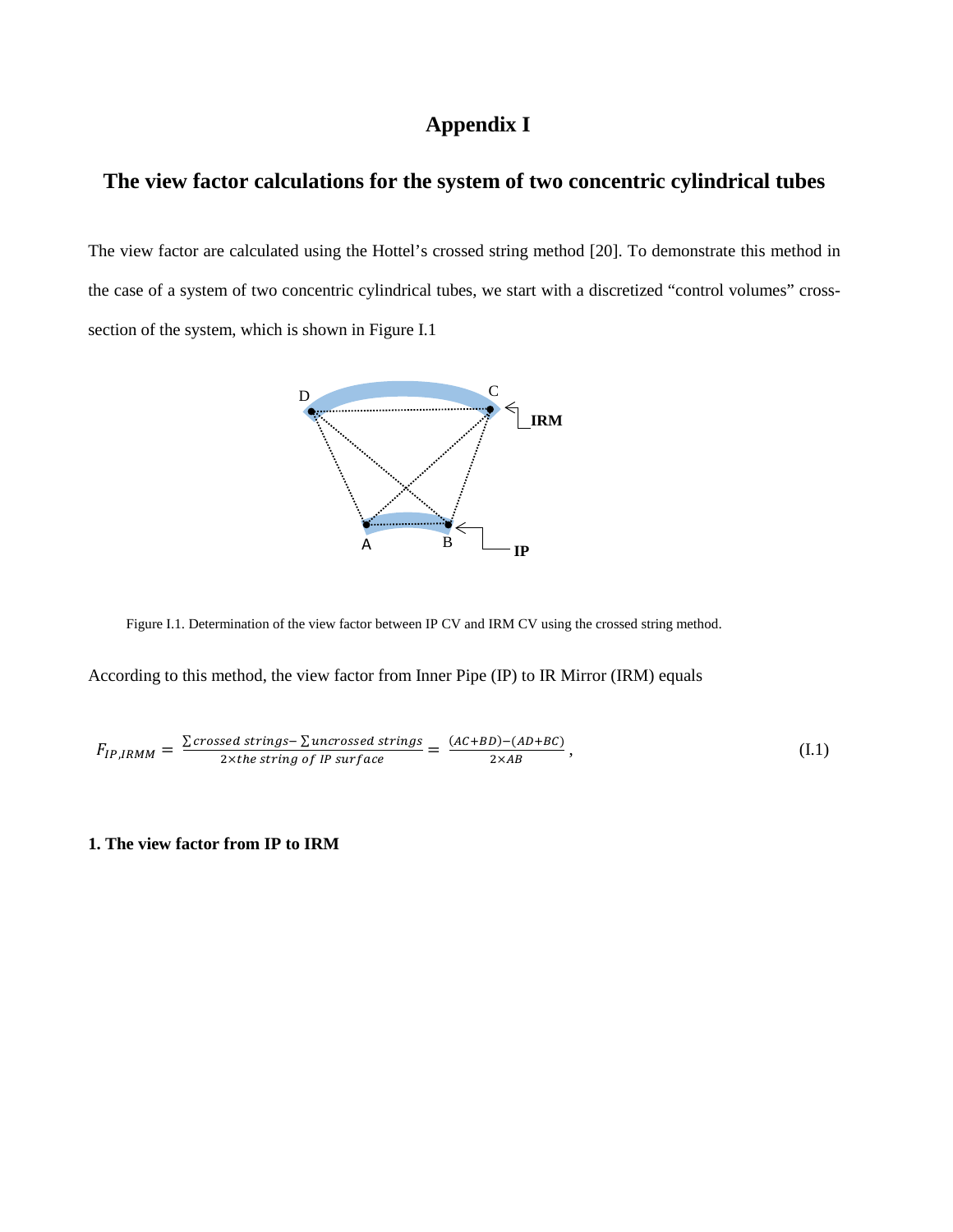

Figure I.2. Description of the view factor between the IRM and inner pipe control volume in a cross-section of the unit.

According to Eq. I.1 and by applying it to the situation in Figure I.2, the view factor from the IRM control volume to IP control volume can be written as

$$
F_{A_1A_2,IRM_1IRM_2} = \frac{(|IRM_1 - A_2| + |IRM_2 - A_1|) - (|IRM_1 - A_1| + |IRM_2 - A_2|)}{2 \times r_{IP,o} \times \theta_{CV}},
$$
\n(1.2)

where  $r_{IP,o}$  is the outer radius of the IP and the rest of symbols are shown in Figure I.2. The Cartesian coordinates of the points  $IRM_1$ ,  $IRM_2$ ,  $A_1$ , and  $A_2$  can be easily determined by first obtaining their polar coordinates then write their X and Y components for each point. For example,  $IRM_1 = \left( r_{IRM, in} \right) \left( 90 + \frac{1}{2} \right)$  $\left(\frac{\theta_{CV}}{2}\right)$  =  $r_{IRM,in}$  cos  $\left(90 + \frac{\theta_{CV}}{2}\right)$ ,  $r_{IRM,in}$  sin  $\left(90 + \frac{\theta_{CV}}{2}\right)$ , where  $r_{IRM,in}$  is the inner radius of the outer cover and the angle  $\left(90 + \frac{\theta_{CV}}{2}\right)$  is measured with respect to the positive X-axis. The view factor from IP control volume  $(A_1 \ A_2)$  to the IRM control volumes can be written as

$$
\sum_{ij} F_{A_1 A_2, IRM_l IRM_j} = \frac{(|IRM_i - A_2| + |IRM_j - A_1|) - (|IRM_i - A_1| + |IRM_j - A_2|)}{2 \times r_{IP,o} \times \theta_{CV}}.
$$
\n(1.3)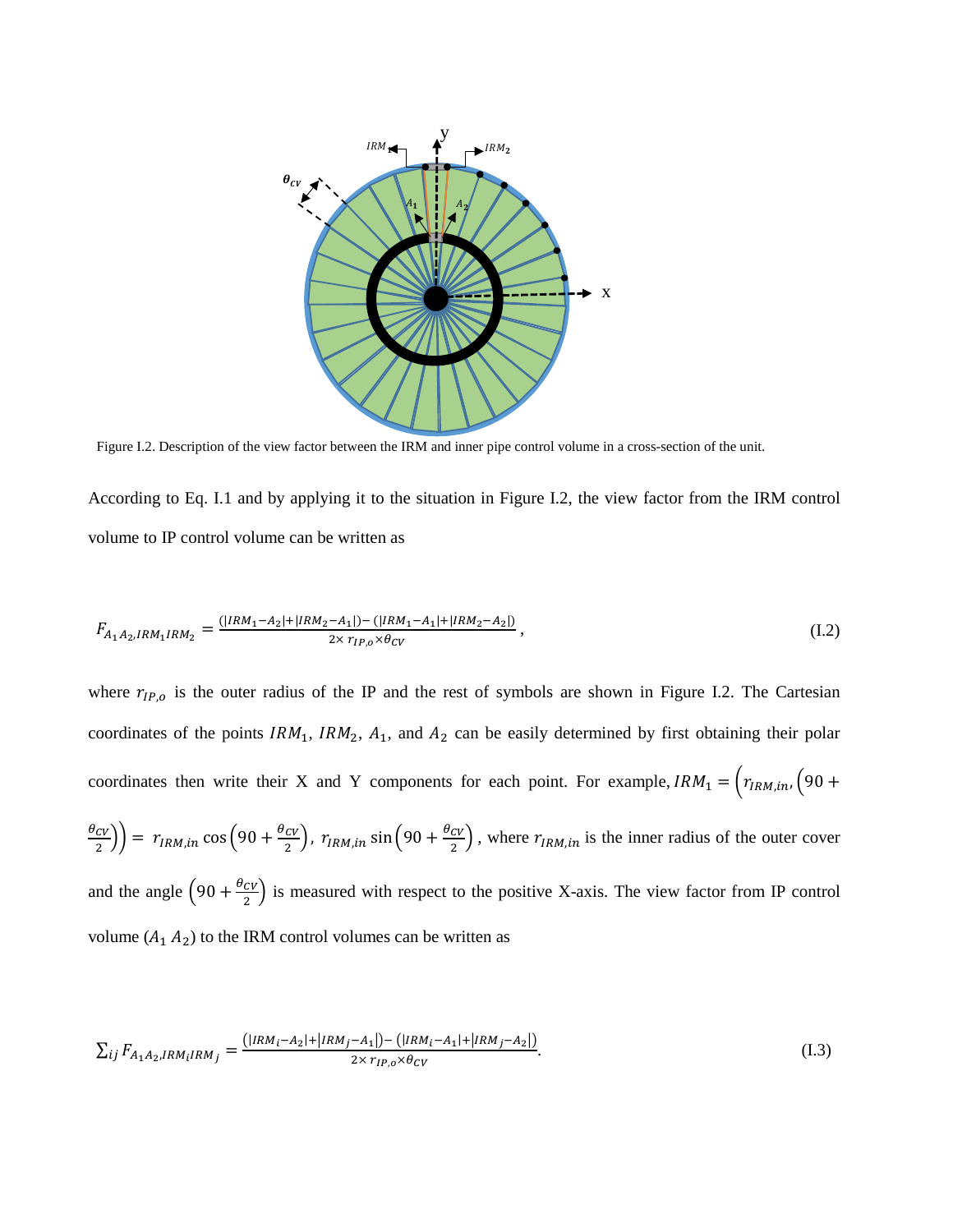The summation in Eq. (I.3) continues until the  $\overline{IRM_jA_2}$  makes an angle 0° with respect X-axis. To obtain the view factor from the IRM control volume to the IP control volumes, we can apply the reciprocity relation

$$
A_{IP,CV}F_{A_1A_2,IRM_1IRM_2} = A_{IRM,CV}F_{IRM_1IRM_2,A_1A_2},\tag{I.4}
$$

$$
F_{IRM_1IRM_2,A_1A_2} = \frac{A_{IP,CV}}{A_{IRM,CV}} F_{A_1A_2,IRM_1IRM_2},
$$
\n(1.5)

where  $A_{IP,CV}$  and  $A_{IRM,CV}$  are the surface area of the inner control volume and the IRM cover control volume. Also, the methods mentioned above will provide us with the number of the IRM control volumes that are going to be in thermal contact with IP control volume and vice versa. There is also another method to confirm these number of the IRM control volumes or IP control volumes that are in thermal contact with each other. It will be discussed in the following sections.

## **1.1. The number of the IRM segments that are in thermal contact with the inner pipe segment**



Figure I.3: Graphical representation for the maximum reflection from IP to IRM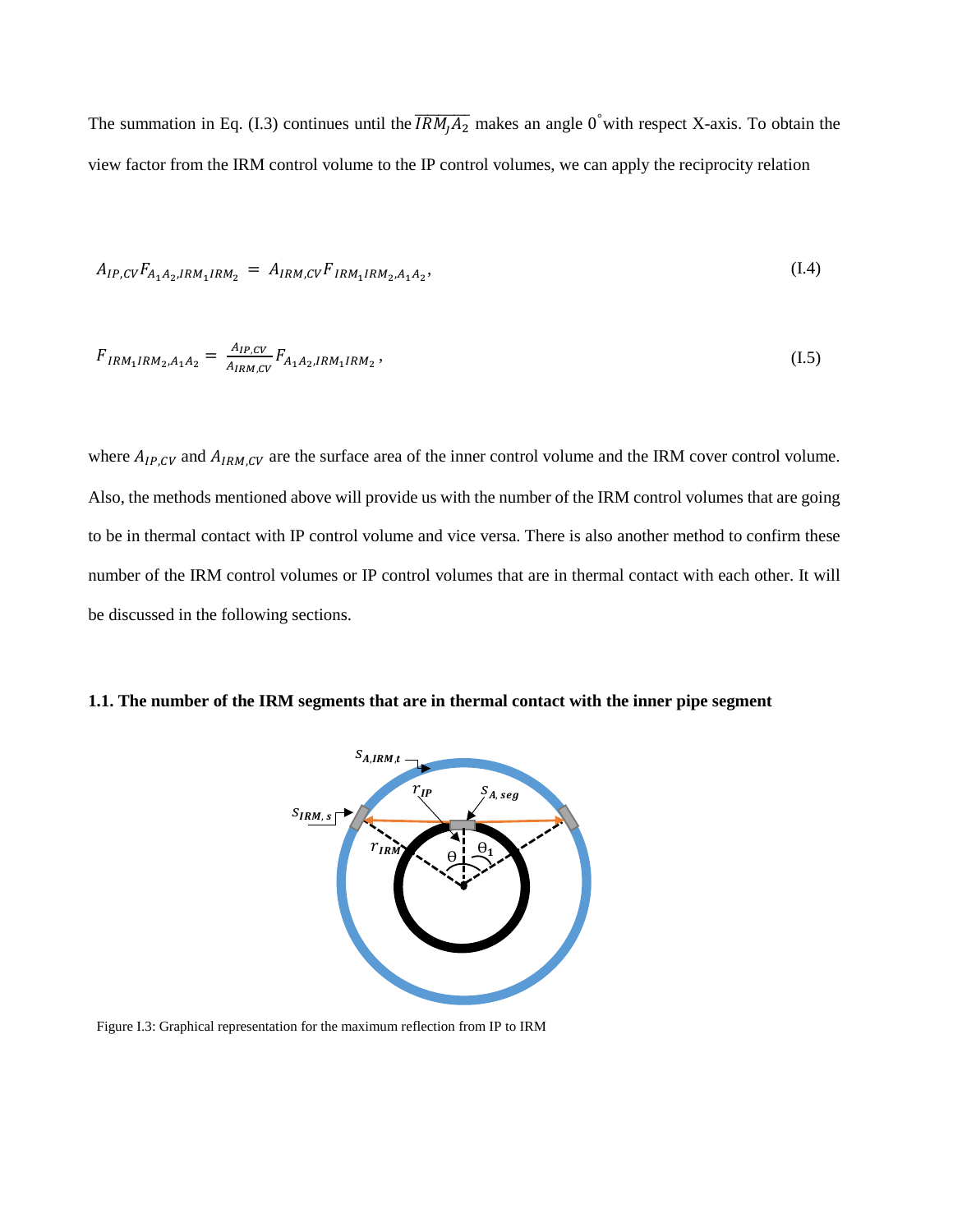In this derivation, we need to evaluate the maximum number of control volume on the IRM cover that is going to be hit by one irradiated IP control volume, as shown in Figure I.3. Starting this derivation by evaluating  $\theta_1$ 

$$
\cos \theta_1 = \frac{r_{IP}}{r_{IRM}},\tag{I.6}
$$

and

$$
\theta = 2\theta_1 = 2\cos^{-1}\frac{r_{IP}}{r_{IRM}}.\tag{I.7}
$$

The arc length of the IRM cover control volume is  $S_{IRM,seg} = \Theta_{seg} r_{IRM}$  and the total arc length with a central angle  $\theta$  is

 $S_{A,IRM,tot} = \Theta r_{IRM}$ . Now, the number of IRM cover segments (control volume's number) that can be affected due to thermal radiation of one IP segment is

$$
N_{IP-IRMM}^{CV} = \frac{S_{A,IRM,tot}}{S_{IRM,seg}} = \frac{\theta r_{IRM}}{\theta_{seg} r_{IRM}} = \frac{2 \cos^{-1}(r_{IP}/r_{IRM})}{\theta_{seg}}.
$$
\n(1.8)

## **1.2. The number of the inner pipe segments that are in thermal contact with the IRM segment**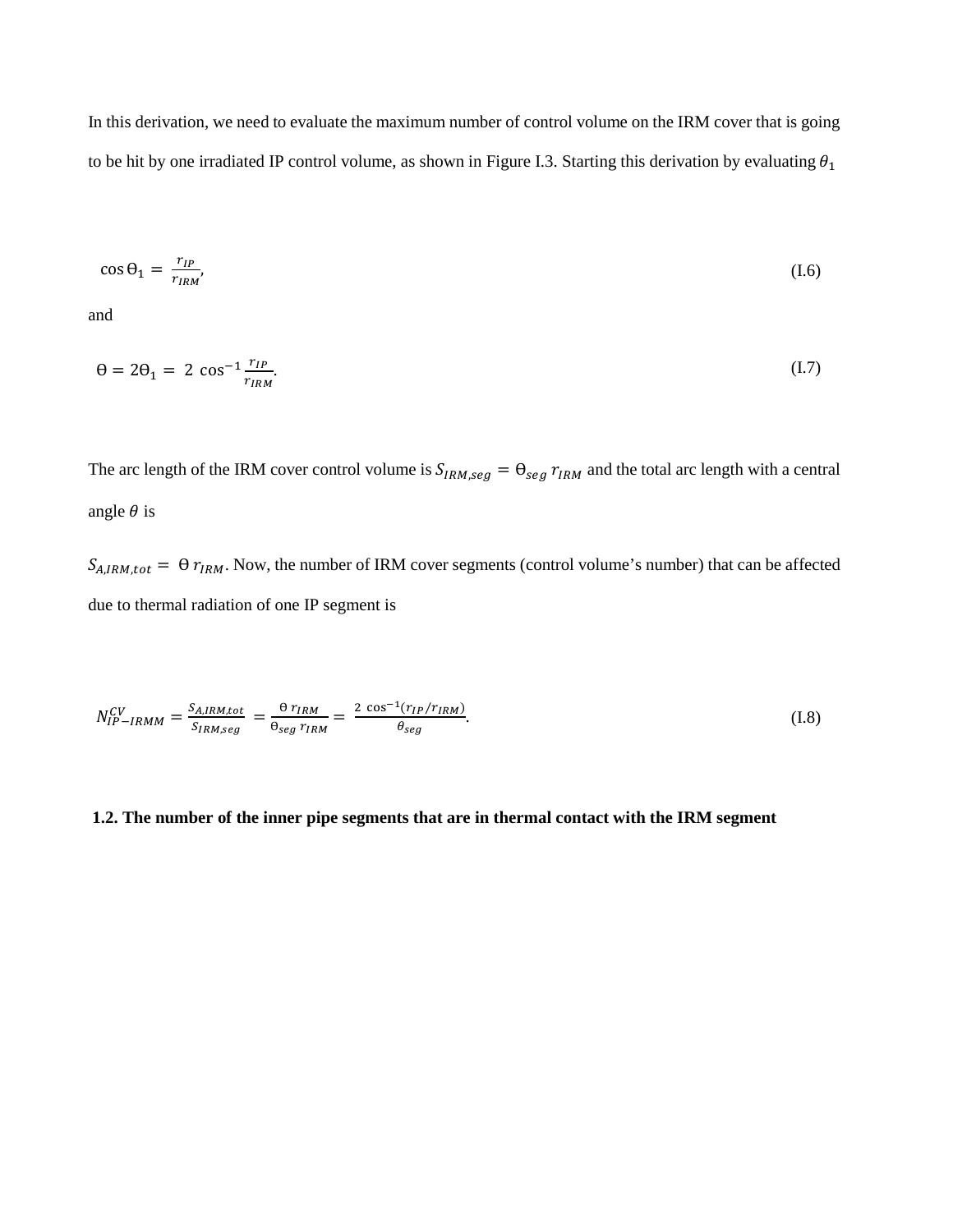

Figure I.4: Graphical representation for the maximum reflection from IRM to IP

This derivation aims to find the maximum number of IP control volumes that are in radiative contact with one IRM control volume. This is due to the reflection from the IRM control volume, as shown in Figure I.4. The derivation starts by evaluating  $\theta$ , where

$$
\theta = 2\theta_1 = 2\cos^{-1}\frac{r_{IP}}{r_{IRM}}.\tag{I.9}
$$

By knowing the total arc length of the inner pipe  $S_{IP,tot} = \theta r_{IP}$  and the arc length of one IP control volume,  $S_{IP,seg}$ , we can evaluate the number of IP control volumes with a central angle  $\theta$  as

$$
N_{IRM-IP}^{CV} = \frac{S_{IP,tot}}{S_{IP,seg}} = \frac{\theta r_{IP}}{\theta_{seg} r_{IP}} = \frac{2 \cos^{-1}(r_{IP}/r_{IRM})}{\theta_{seg}}.
$$
\n(1.10)

## **2. The view factor from IRM to IRM**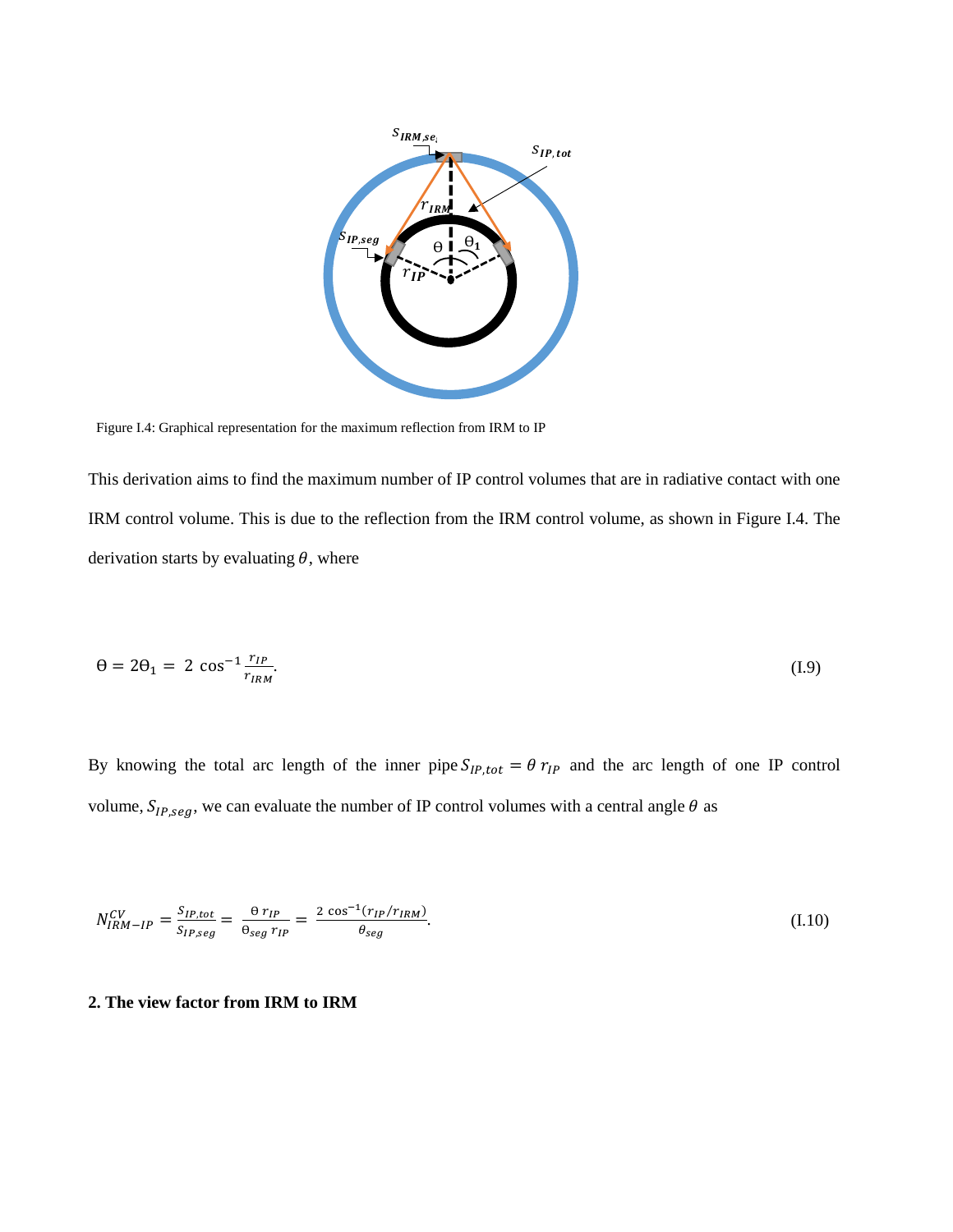

Figure I.5. Description of the view factor from the IRM control volume to IRM control volume in a cross-section of the receiver unit.

Similar to the above section. By using Eq. I.1 for the situation in Figure I.5, the view factor from the IRM control volume to IRM control volume can be written as

$$
\sum_{ij} F_{A_1 A_2, IRM_l IRM_j} = \frac{(|IRM_1 - IRM_l| + |IRM_2 - IRM_j|) - (|IRM_1 - IRM_j| + |IRM_2 - IRM_l|)}{2 \times r_{IRM_l in} \times \theta_{CV}},
$$
\n(I.11)

where  $r_{IRM,in}$  is the inner radius of the IRM cover, and the other symbols are shown in Fig. I.5. The summation in Eq. (I.11) continues until the  $IRM_i$  makes an angle 0<sup>°</sup> with respect to X-axis. This method will help us to get the number of IRM control volumes that are going to be in thermal contact with one IRM control volume. There is also, another way to confirm these number of the IRM control volumes, which is discussed in the following section.

## **2.1. The number of the IRM segments or control volumes (CVs) that are in thermal contact with other IRM segment**